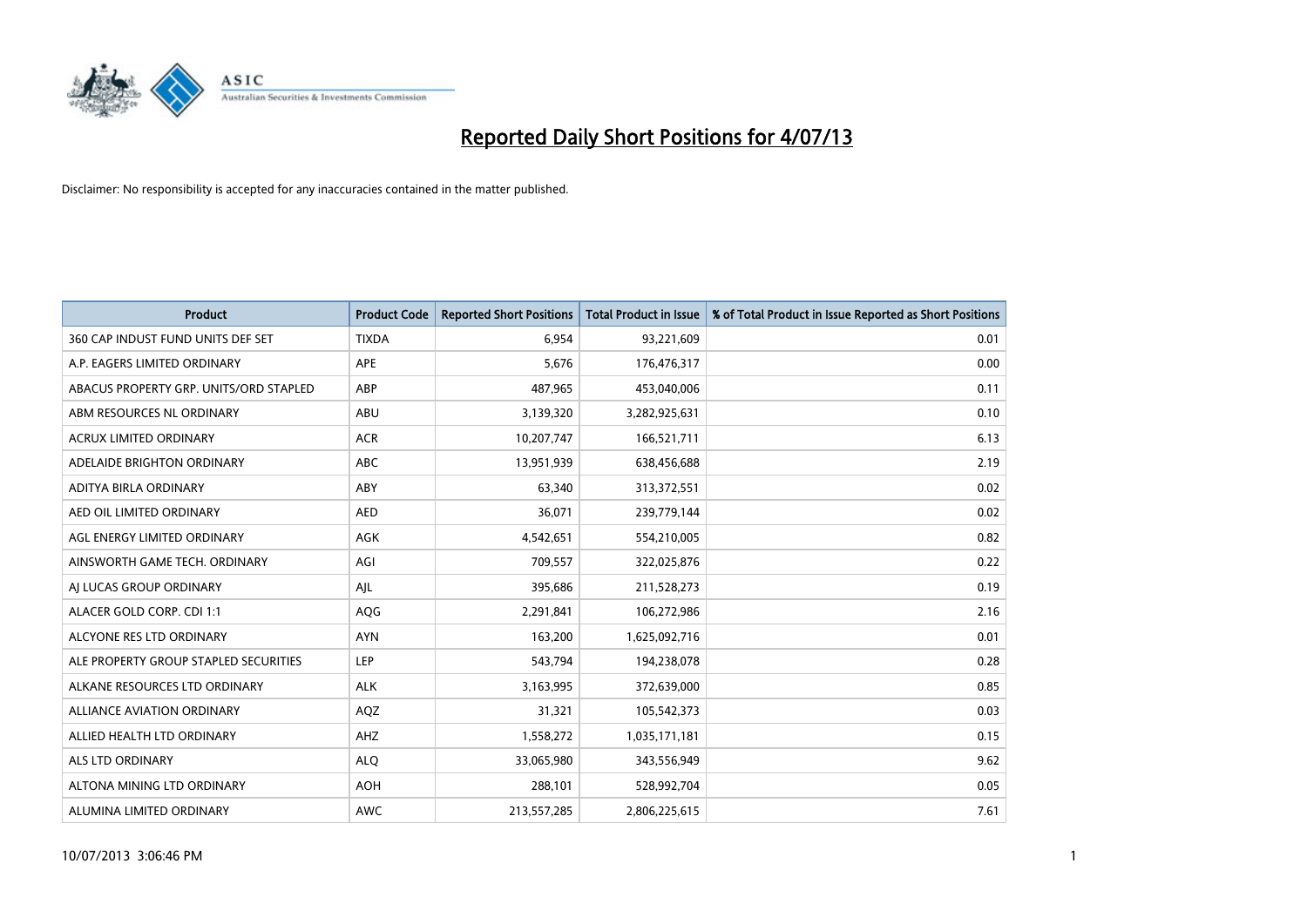

| <b>Product</b>                          | <b>Product Code</b> | <b>Reported Short Positions</b> | <b>Total Product in Issue</b> | % of Total Product in Issue Reported as Short Positions |
|-----------------------------------------|---------------------|---------------------------------|-------------------------------|---------------------------------------------------------|
| AMALGAMATED HOLDINGS ORDINARY           | AHD                 | 13,071                          | 157,759,109                   | 0.01                                                    |
| AMCOM TELECOMM. ORDINARY                | AMM                 | 2,480,862                       | 244,557,101                   | 1.01                                                    |
| AMCOR LIMITED ORDINARY                  | AMC                 | 4,261,366                       | 1,206,684,923                 | 0.35                                                    |
| AMP LIMITED ORDINARY                    | AMP                 | 15,708,576                      | 2,944,564,649                 | 0.53                                                    |
| AMPELLA MINING ORDINARY                 | <b>AMX</b>          | 365,381                         | 248,000,493                   | 0.15                                                    |
| ANGLOGOLD ASHANTI CDI 5:1               | AGG                 | 1,000                           | 89,207,765                    | 0.00                                                    |
| ANSELL LIMITED ORDINARY                 | <b>ANN</b>          | 10,685,665                      | 130,617,963                   | 8.18                                                    |
| ANTARES ENERGY LTD ORDINARY             | AZZ                 | 1,438,561                       | 255,000,000                   | 0.56                                                    |
| ANZ BANKING GRP LTD ORDINARY            | ANZ                 | 14,673,167                      | 2,749,785,176                 | 0.53                                                    |
| APA GROUP STAPLED SECURITIES            | <b>APA</b>          | 10,126,299                      | 835,750,807                   | 1.21                                                    |
| APN NEWS & MEDIA ORDINARY               | <b>APN</b>          | 18,770,289                      | 661,526,586                   | 2.84                                                    |
| AQUARIUS PLATINUM. ORDINARY             | <b>AOP</b>          | 9,678,734                       | 486,851,336                   | 1.99                                                    |
| AQUILA RESOURCES ORDINARY               | <b>AQA</b>          | 13,701,466                      | 411,804,442                   | 3.33                                                    |
| ARAFURA RESOURCE LTD ORDINARY           | <b>ARU</b>          | 23,367                          | 441,270,644                   | 0.01                                                    |
| ARB CORPORATION ORDINARY                | <b>ARP</b>          | 456,711                         | 72,481,302                    | 0.63                                                    |
| ARDENT LEISURE GROUP STAPLED SECURITIES | AAD                 | 5,501,008                       | 397,803,987                   | 1.38                                                    |
| ARENA REIT ORDINARY UNITS               | <b>ARF</b>          | 1,091,670                       | 206,342,963                   | 0.53                                                    |
| ARISTOCRAT LEISURE ORDINARY             | ALL                 | 7,758,057                       | 551,418,047                   | 1.41                                                    |
| ARRIUM LTD ORDINARY                     | ARI                 | 19,088,685                      | 1,355,433,903                 | 1.41                                                    |
| ASCIANO LIMITED ORDINARY                | <b>AIO</b>          | 18,499,187                      | 975,385,664                   | 1.90                                                    |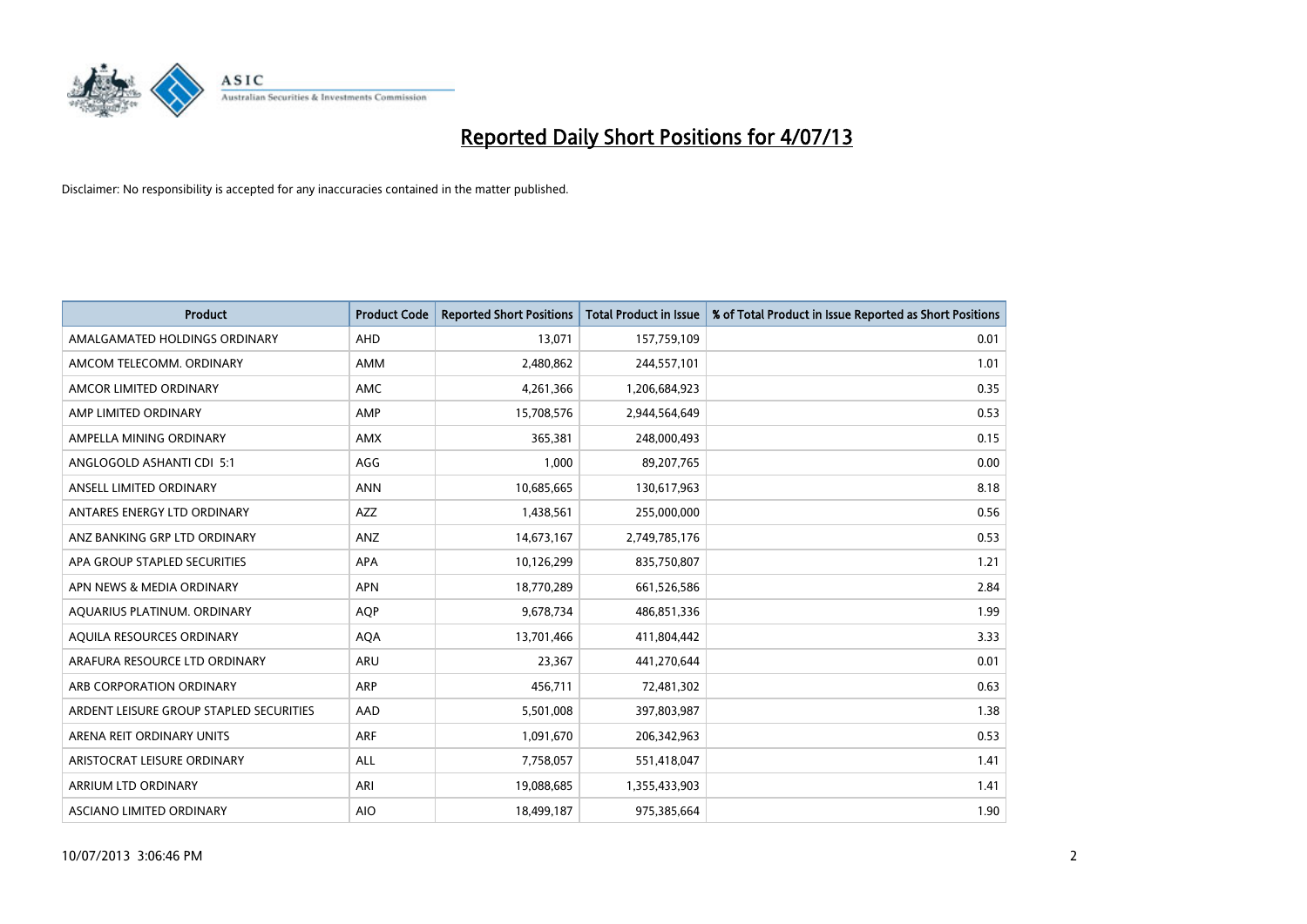

| <b>Product</b>                            | <b>Product Code</b> | <b>Reported Short Positions</b> | <b>Total Product in Issue</b> | % of Total Product in Issue Reported as Short Positions |
|-------------------------------------------|---------------------|---------------------------------|-------------------------------|---------------------------------------------------------|
| ASG GROUP LIMITED ORDINARY                | <b>ASZ</b>          | 1,186,850                       | 206,720,839                   | 0.57                                                    |
| ASPEN GROUP ORD/UNITS STAPLED             | <b>APZ</b>          | 396,525                         | 1,192,665,422                 | 0.03                                                    |
| ASTRO JAP PROP GROUP STAPLED US PROHIBIT. | AJA                 | 18,679                          | 67,211,752                    | 0.03                                                    |
| ASX LIMITED ORDINARY                      | ASX                 | 2,448,791                       | 184,066,764                   | 1.33                                                    |
| ATLAS IRON LIMITED ORDINARY               | <b>AGO</b>          | 42,822,084                      | 909,718,409                   | 4.71                                                    |
| AURIZON HOLDINGS LTD ORDINARY             | AZJ                 | 13,462,752                      | 2,137,284,503                 | 0.63                                                    |
| AURORA OIL & GAS ORDINARY                 | AUT                 | 7,052,210                       | 447,885,778                   | 1.57                                                    |
| AUSDRILL LIMITED ORDINARY                 | ASL                 | 13,213,711                      | 312,277,224                   | 4.23                                                    |
| AUSENCO LIMITED ORDINARY                  | AAX                 | 1,292,071                       | 123,527,574                   | 1.05                                                    |
| <b>AUSTAL LIMITED ORDINARY</b>            | ASB                 | 584,286                         | 346,007,639                   | 0.17                                                    |
| AUSTBROKERS HOLDINGS ORDINARY             | <b>AUB</b>          | 45,477                          | 58,148,980                    | 0.08                                                    |
| AUSTIN ENGINEERING ORDINARY               | <b>ANG</b>          | 714,628                         | 73,164,403                    | 0.98                                                    |
| AUSTRALAND PROPERTY STAPLED SECURITY      | <b>ALZ</b>          | 1,502,466                       | 578,324,670                   | 0.26                                                    |
| AUSTRALIAN AGRICULT, ORDINARY             | AAC                 | 2,813,611                       | 313,113,358                   | 0.90                                                    |
| <b>AUSTRALIAN EDUCATION UNITS</b>         | <b>AEU</b>          | 10,070                          | 175,465,397                   | 0.01                                                    |
| AUSTRALIAN FOUNDAT. ORDINARY              | AFI                 | 1,000                           | 1,037,326,459                 | 0.00                                                    |
| AUSTRALIAN INFR LTD ORDINARY              | <b>AIX</b>          | 30,427                          | 620,733,944                   | 0.00                                                    |
| AUSTRALIAN PHARM. ORDINARY                | API                 | 21,650                          | 488,115,883                   | 0.00                                                    |
| AUTOMOTIVE HOLDINGS ORDINARY              | <b>AHE</b>          | 529,074                         | 260,579,682                   | 0.20                                                    |
| AVIENNINGS LIMITED ORDINARY               | <b>AVJ</b>          | 2,191,391                       | 384,423,851                   | 0.57                                                    |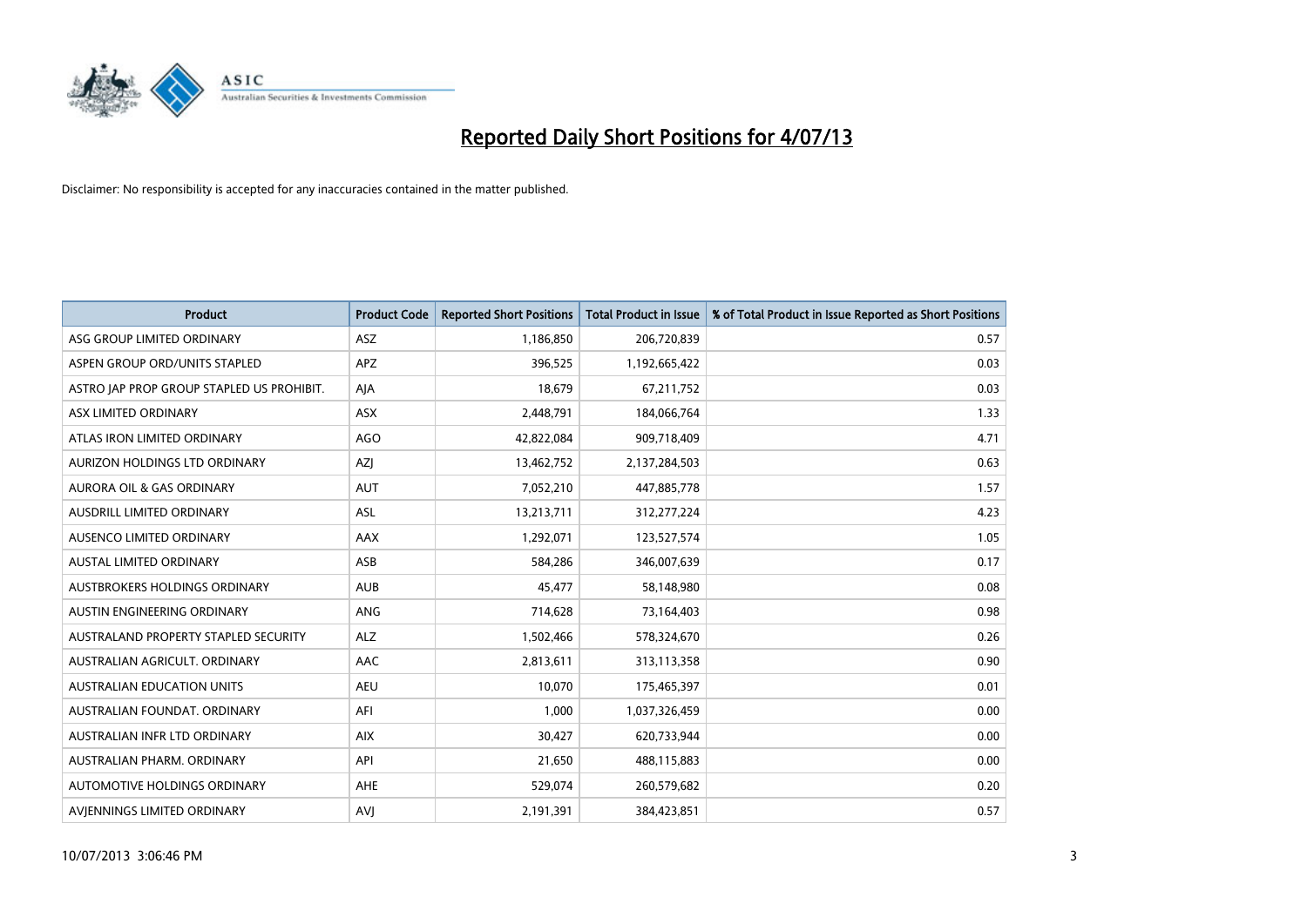

| <b>Product</b>                                | <b>Product Code</b> | <b>Reported Short Positions</b> | <b>Total Product in Issue</b> | % of Total Product in Issue Reported as Short Positions |
|-----------------------------------------------|---------------------|---------------------------------|-------------------------------|---------------------------------------------------------|
| AWE LIMITED ORDINARY                          | <b>AWE</b>          | 2,705,323                       | 522,116,985                   | 0.52                                                    |
| BANDANNA ENERGY ORDINARY                      | <b>BND</b>          | 23,293,656                      | 528,481,199                   | 4.41                                                    |
| BANK OF QUEENSLAND. ORDINARY                  | <b>BOQ</b>          | 7,176,164                       | 318,192,231                   | 2.26                                                    |
| <b>BASE RES LIMITED ORDINARY</b>              | <b>BSE</b>          | 4,079,940                       | 561,840,029                   | 0.73                                                    |
| BATHURST RES NZ LTD ORDINARY                  | <b>BRL</b>          | 42,226,145                      | 699,247,997                   | 6.04                                                    |
| <b>BC IRON LIMITED ORDINARY</b>               | <b>BCI</b>          | 553,699                         | 123,279,384                   | 0.45                                                    |
| BEACH ENERGY LIMITED ORDINARY                 | <b>BPT</b>          | 19,549,543                      | 1,269,399,183                 | 1.54                                                    |
| BEADELL RESOURCE LTD ORDINARY                 | <b>BDR</b>          | 66,110,841                      | 788,277,280                   | 8.39                                                    |
| BEGA CHEESE LTD ORDINARY                      | <b>BGA</b>          | 54,176                          | 151,866,050                   | 0.04                                                    |
| BENDIGO AND ADELAIDE ORDINARY                 | <b>BEN</b>          | 13,962,975                      | 407,197,451                   | 3.43                                                    |
| BERKELEY RESOURCES ORDINARY                   | <b>BKY</b>          | 598,652                         | 179,393,323                   | 0.33                                                    |
| BHP BILLITON LIMITED ORDINARY                 | <b>BHP</b>          | 10,363,868                      | 3,211,691,105                 | 0.32                                                    |
| <b>BILLABONG ORDINARY</b>                     | <b>BBG</b>          | 15,274,259                      | 478,944,292                   | 3.19                                                    |
| <b>BLACKMORES LIMITED ORDINARY</b>            | <b>BKL</b>          | 1,665                           | 16,972,069                    | 0.01                                                    |
| <b>BLACKTHORN RESOURCES ORD US PROHIBITED</b> | <b>BTR</b>          | 473,076                         | 164,285,950                   | 0.29                                                    |
| BLUESCOPE STEEL LTD ORDINARY                  | <b>BSL</b>          | 8,416,021                       | 558,243,305                   | 1.51                                                    |
| <b>BOART LONGYEAR ORDINARY</b>                | <b>BLY</b>          | 46,085,710                      | 461,163,412                   | 9.99                                                    |
| BORAL LIMITED, ORDINARY                       | <b>BLD</b>          | 49,814,088                      | 774,000,641                   | 6.44                                                    |
| <b>BRADKEN LIMITED ORDINARY</b>               | <b>BKN</b>          | 14,842,195                      | 169,240,662                   | 8.77                                                    |
| <b>BRAMBLES LIMITED ORDINARY</b>              | <b>BXB</b>          | 3,331,988                       | 1,557,367,436                 | 0.21                                                    |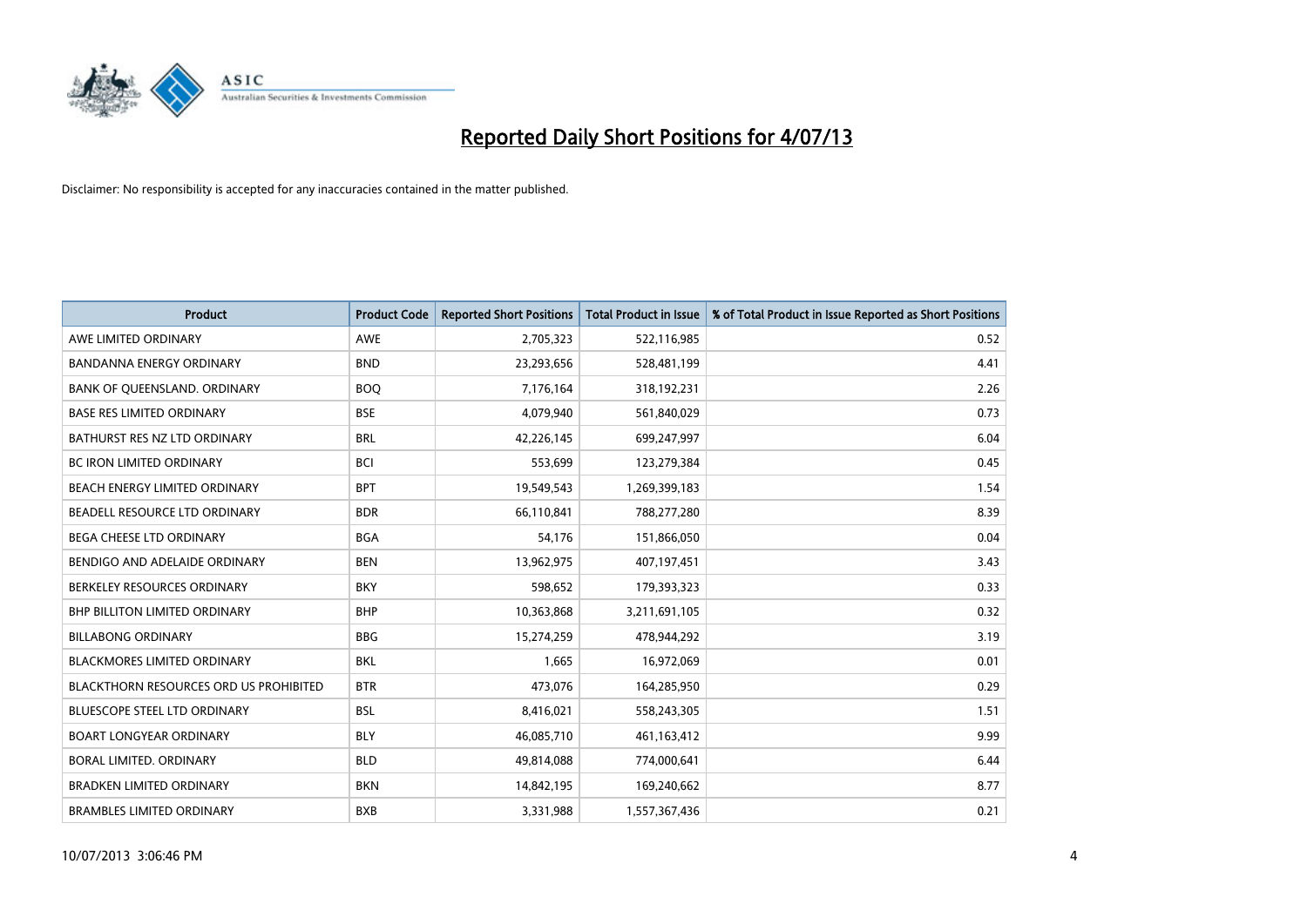

| <b>Product</b>                          | <b>Product Code</b> | <b>Reported Short Positions</b> | <b>Total Product in Issue</b> | % of Total Product in Issue Reported as Short Positions |
|-----------------------------------------|---------------------|---------------------------------|-------------------------------|---------------------------------------------------------|
| <b>BREVILLE GROUP LTD ORDINARY</b>      | <b>BRG</b>          | 6,454,291                       | 130,095,322                   | 4.96                                                    |
| <b>BRICKWORKS LIMITED ORDINARY</b>      | <b>BKW</b>          | 6,508                           | 147,818,132                   | 0.00                                                    |
| <b>BROCKMAN MINING LTD ORDINARY</b>     | <b>BCK</b>          | 90,995                          | 7,894,482,131                 | 0.00                                                    |
| BT INVESTMENT MNGMNT ORDINARY           | <b>BTT</b>          | 105,068                         | 274,214,460                   | 0.04                                                    |
| <b>BUCCANEER ENERGY LTD ORDINARY</b>    | <b>BCC</b>          | 500,000                         | 1,932,152,999                 | 0.03                                                    |
| <b>BURU ENERGY ORDINARY</b>             | <b>BRU</b>          | 16,040,441                      | 274,036,429                   | 5.85                                                    |
| <b>BWP TRUST ORDINARY UNITS</b>         | <b>BWP</b>          | 4,333,188                       | 537,753,954                   | 0.81                                                    |
| <b>CABCHARGE AUSTRALIA ORDINARY</b>     | CAB                 | 11,427,774                      | 120,430,683                   | 9.49                                                    |
| CALTEX AUSTRALIA ORDINARY               | <b>CTX</b>          | 2,612,962                       | 270,000,000                   | 0.97                                                    |
| CAPE LAMBERT RES LTD ORDINARY           | <b>CFE</b>          | 63,832                          | 681,741,942                   | 0.01                                                    |
| <b>CARBON ENERGY ORDINARY</b>           | <b>CNX</b>          | 4,533                           | 786,889,705                   | 0.00                                                    |
| <b>CARDNO LIMITED ORDINARY</b>          | CDD                 | 11,120,896                      | 143,726,327                   | 7.74                                                    |
| CARNARVON PETROLEUM ORDINARY            | <b>CVN</b>          | 39,246                          | 934,109,501                   | 0.00                                                    |
| CARSALES.COM LTD ORDINARY               | <b>CRZ</b>          | 2,130,600                       | 236,181,964                   | 0.90                                                    |
| <b>CASH CONVERTERS ORDINARY</b>         | CCV                 | 3,033,364                       | 423,861,025                   | 0.72                                                    |
| <b>CBD ENERGY LIMITED ORDINARY</b>      | CBD                 | 250,000                         | 522,847,345                   | 0.05                                                    |
| CEDAR WOODS PROP. ORDINARY              | <b>CWP</b>          | 78,892                          | 73,359,551                    | 0.11                                                    |
| CENTRAL PETROLEUM ORDINARY              | <b>CTP</b>          | 763,303                         | 1,440,078,845                 | 0.05                                                    |
| <b>CERAMIC FUEL CELLS ORDINARY</b>      | <b>CFU</b>          | 556,135                         | 1,591,941,620                 | 0.03                                                    |
| CFS RETAIL TRUST GRP STAPLED SECURITIES | <b>CFX</b>          | 64, 165, 477                    | 2,828,495,659                 | 2.27                                                    |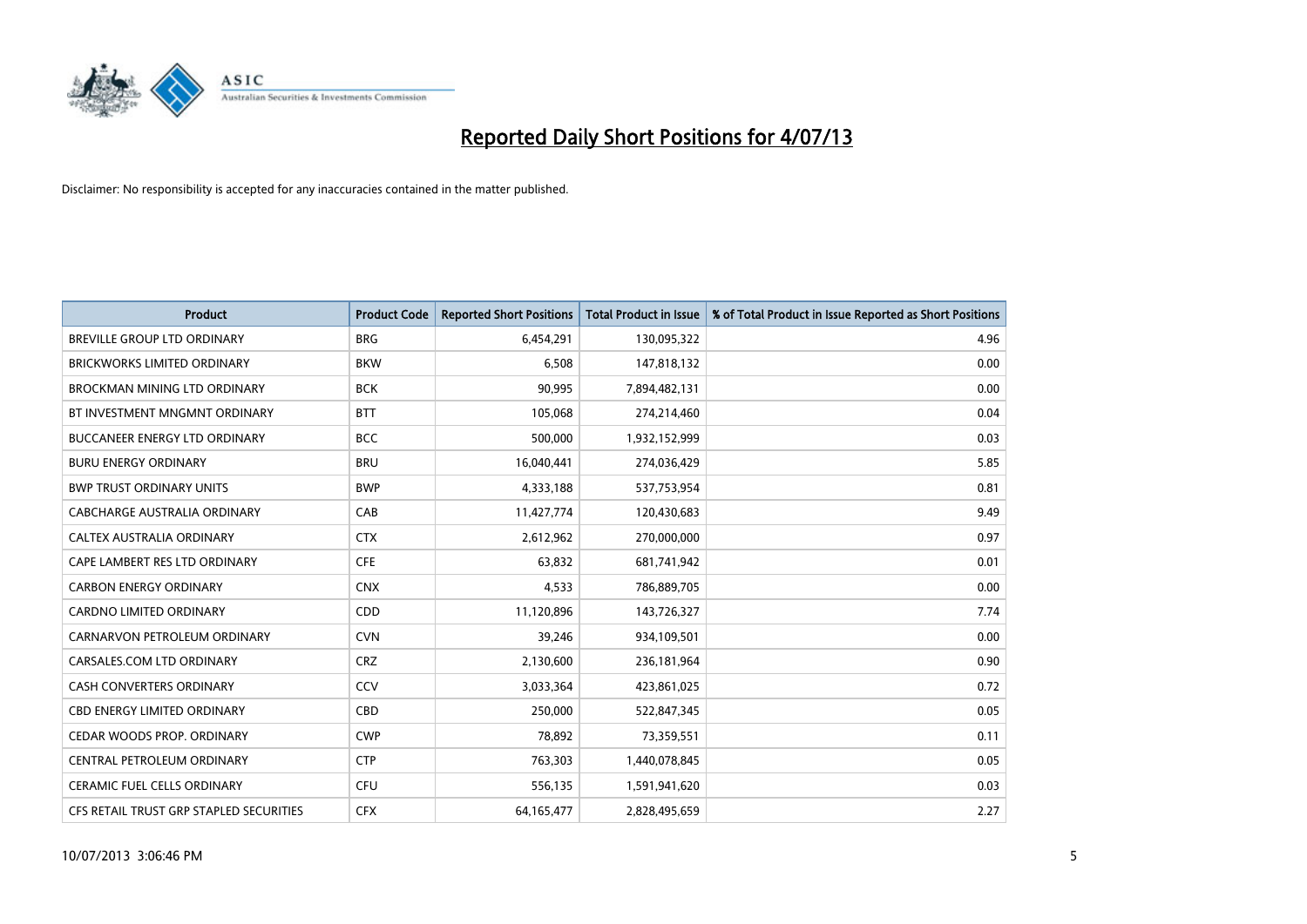

| <b>Product</b>                          | <b>Product Code</b> | <b>Reported Short Positions</b> | <b>Total Product in Issue</b> | % of Total Product in Issue Reported as Short Positions |
|-----------------------------------------|---------------------|---------------------------------|-------------------------------|---------------------------------------------------------|
| CHALLENGER DIV.PRO. STAPLED UNITS       | <b>CDI</b>          | 31,489                          | 214,101,013                   | 0.01                                                    |
| CHALLENGER LIMITED ORDINARY             | <b>CGF</b>          | 3,197,749                       | 530,862,585                   | 0.60                                                    |
| CHANDLER MACLEOD LTD ORDINARY           | <b>CMG</b>          | 265,970                         | 469,679,390                   | 0.06                                                    |
| CHARTER HALL GROUP STAPLED US PROHIBIT. | <b>CHC</b>          | 417,656                         | 302,262,312                   | 0.14                                                    |
| <b>CHARTER HALL RETAIL UNITS</b>        | <b>COR</b>          | 6,756,949                       | 337,582,974                   | 2.00                                                    |
| <b>CHORUS LIMITED ORDINARY</b>          | <b>CNU</b>          | 94,386                          | 389,299,049                   | 0.02                                                    |
| CITIGOLD CORP LTD ORDINARY              | <b>CTO</b>          | 153,427                         | 1,352,907,765                 | 0.01                                                    |
| <b>CLOUGH LIMITED ORDINARY</b>          | <b>CLO</b>          | 6,852,959                       | 777,210,042                   | 0.88                                                    |
| COAL OF AFRICA LTD ORDINARY             | <b>CZA</b>          | 100,326                         | 1,048,368,613                 | 0.01                                                    |
| <b>COALSPUR MINES LTD ORDINARY</b>      | <b>CPL</b>          | 9,384,623                       | 641,244,435                   | 1.46                                                    |
| COCA-COLA AMATIL ORDINARY               | <b>CCL</b>          | 6,888,197                       | 763,590,249                   | 0.90                                                    |
| <b>COCHLEAR LIMITED ORDINARY</b>        | <b>COH</b>          | 4,294,925                       | 57,040,932                    | 7.53                                                    |
| <b>COCKATOO COAL ORDINARY</b>           | <b>COK</b>          | 9,326,798                       | 1,021,101,465                 | 0.91                                                    |
| <b>CODAN LIMITED ORDINARY</b>           | <b>CDA</b>          | 625,701                         | 176,926,104                   | 0.35                                                    |
| <b>COFFEY INTERNATIONAL ORDINARY</b>    | COF                 | 41,002                          | 255,833,165                   | 0.02                                                    |
| <b>COKAL LTD ORDINARY</b>               | <b>CKA</b>          | 955,743                         | 411,046,892                   | 0.23                                                    |
| <b>COLLINS FOODS LTD ORDINARY</b>       | <b>CKF</b>          | 586,254                         | 93,000,003                    | 0.63                                                    |
| COMMONWEALTH BANK, ORDINARY             | <b>CBA</b>          | 11,387,648                      | 1,611,928,836                 | 0.71                                                    |
| COMMONWEALTH PROP ORDINARY UNITS        | <b>CPA</b>          | 46,313,652                      | 2,347,003,413                 | 1.97                                                    |
| <b>COMPASS RESOURCES ORDINARY</b>       | <b>CMR</b>          | 7,472                           | 1,403,744,100                 | 0.00                                                    |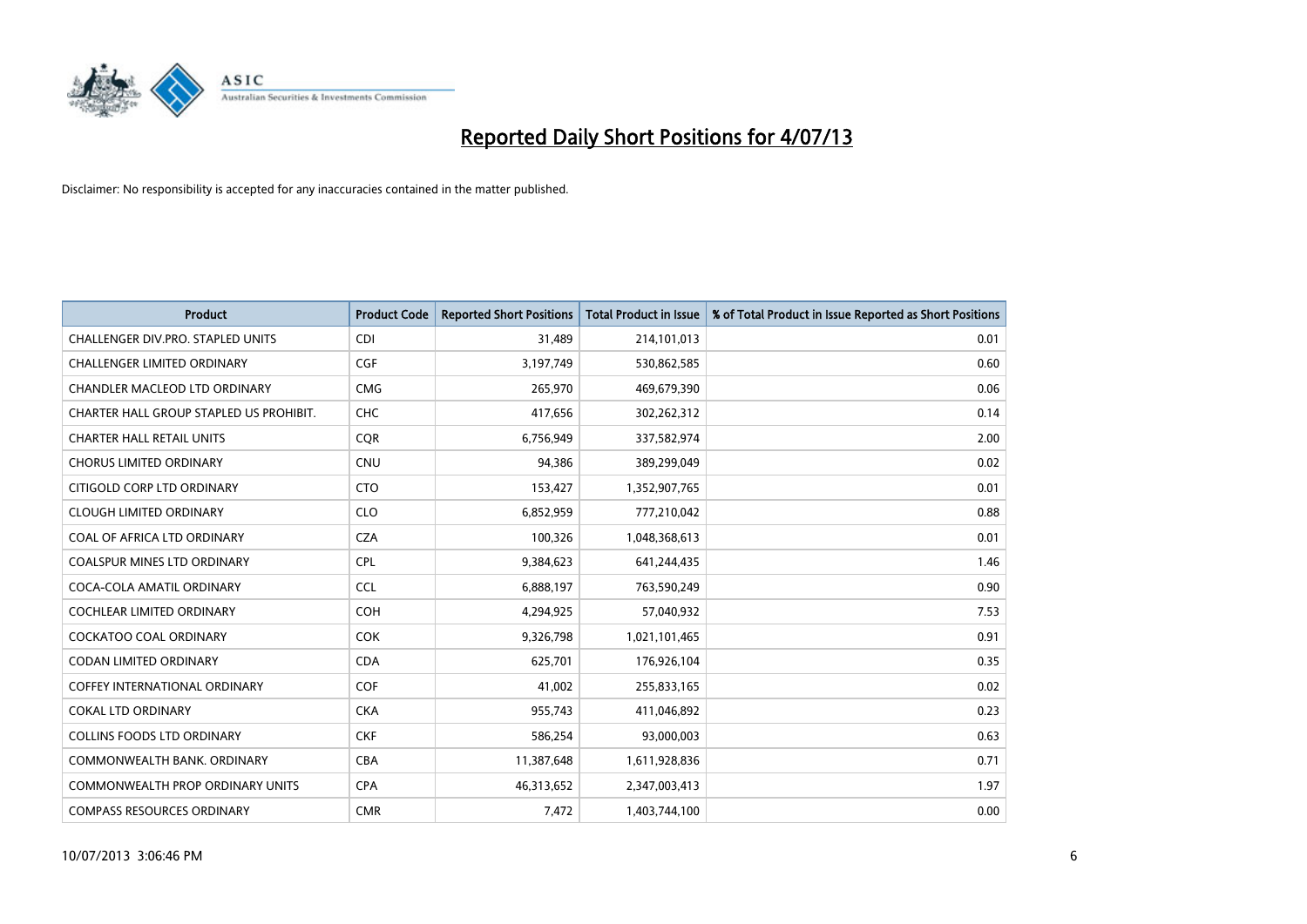

| <b>Product</b>                          | <b>Product Code</b> | <b>Reported Short Positions</b> | <b>Total Product in Issue</b> | % of Total Product in Issue Reported as Short Positions |
|-----------------------------------------|---------------------|---------------------------------|-------------------------------|---------------------------------------------------------|
| <b>COMPUTERSHARE LTD ORDINARY</b>       | <b>CPU</b>          | 9,989,365                       | 556,203,079                   | 1.80                                                    |
| <b>CORP TRAVEL LIMITED ORDINARY</b>     | <b>CTD</b>          | 218,040                         | 78,081,184                    | 0.28                                                    |
| <b>CREDIT CORP GROUP ORDINARY</b>       | <b>CCP</b>          | 67,126                          | 45,932,899                    | 0.15                                                    |
| <b>CROMWELL PROP STAPLED SECURITIES</b> | <b>CMW</b>          | 3,066,817                       | 1,713,721,456                 | 0.18                                                    |
| <b>CROWN LIMITED ORDINARY</b>           | <b>CWN</b>          | 2,521,431                       | 728,394,185                   | 0.35                                                    |
| <b>CSG LIMITED ORDINARY</b>             | CSV                 | 194,808                         | 278,155,477                   | 0.07                                                    |
| <b>CSL LIMITED ORDINARY</b>             | <b>CSL</b>          | 2,464,870                       | 488,086,870                   | 0.51                                                    |
| <b>CSR LIMITED ORDINARY</b>             | <b>CSR</b>          | 45,164,022                      | 506,000,315                   | 8.93                                                    |
| <b>CUDECO LIMITED ORDINARY</b>          | CDU                 | 7,113,451                       | 204,877,294                   | 3.47                                                    |
| DART ENERGY LTD ORDINARY                | <b>DTE</b>          | 14,185,352                      | 878,789,752                   | 1.61                                                    |
| DATA#3 LIMITED ORDINARY                 | <b>DTL</b>          | 167,528                         | 153,974,950                   | 0.11                                                    |
| DAVID JONES LIMITED ORDINARY            | <b>DJS</b>          | 61,743,006                      | 535,002,401                   | 11.54                                                   |
| <b>DECMIL GROUP LIMITED ORDINARY</b>    | <b>DCG</b>          | 4,947,147                       | 168,203,219                   | 2.94                                                    |
| DEEP YELLOW LIMITED ORDINARY            | <b>DYL</b>          | 100,002                         | 1,560,859,287                 | 0.01                                                    |
| DEXUS PROPERTY GROUP STAPLED UNITS      | <b>DXS</b>          | 13,351,734                      | 4,839,024,176                 | 0.28                                                    |
| DISCOVERY METALS LTD ORDINARY           | <b>DML</b>          | 11,857,369                      | 486,986,451                   | 2.43                                                    |
| DOMINO PIZZA ENTERPR ORDINARY           | <b>DMP</b>          | 345,348                         | 70,192,674                    | 0.49                                                    |
| DORAY MINERALS LTD ORDINARY             | <b>DRM</b>          | 57,921                          | 141,866,768                   | 0.04                                                    |
| DOWNER EDI LIMITED ORDINARY             | <b>DOW</b>          | 9,300,001                       | 433,409,429                   | 2.15                                                    |
| DRAGON MINING LTD ORDINARY              | <b>DRA</b>          | 147                             | 88,840,613                    | 0.00                                                    |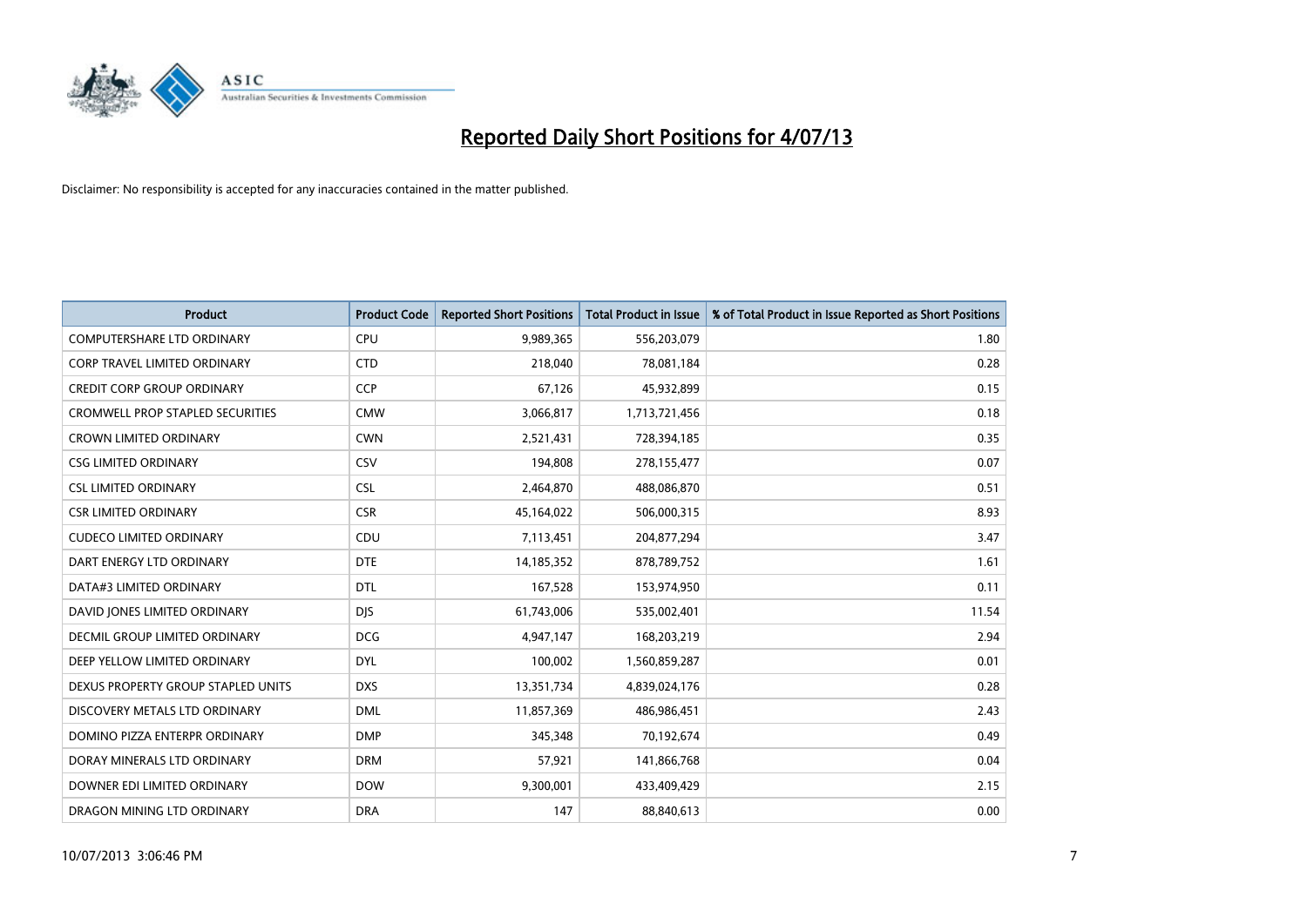

| <b>Product</b>                     | <b>Product Code</b> | <b>Reported Short Positions</b> | <b>Total Product in Issue</b> | % of Total Product in Issue Reported as Short Positions |
|------------------------------------|---------------------|---------------------------------|-------------------------------|---------------------------------------------------------|
| DRILLSEARCH ENERGY ORDINARY        | <b>DLS</b>          | 21,209,295                      | 427,753,371                   | 4.96                                                    |
| DUET GROUP STAPLED US PROHIBIT.    | <b>DUE</b>          | 5,663,274                       | 1,169,314,842                 | 0.48                                                    |
| DULUXGROUP LIMITED ORDINARY        | <b>DLX</b>          | 5,207,014                       | 376,810,326                   | 1.38                                                    |
| <b>DWS LTD ORDINARY</b>            | <b>DWS</b>          | 414,650                         | 132,362,763                   | 0.31                                                    |
| ECHO ENTERTAINMENT ORDINARY        | <b>EGP</b>          | 11,982,578                      | 825,672,730                   | 1.45                                                    |
| <b>ELDERS LIMITED ORDINARY</b>     | <b>ELD</b>          | 18,435,408                      | 448,598,480                   | 4.11                                                    |
| ELEMENTAL MINERALS ORDINARY        | <b>ELM</b>          | 5,577                           | 288,587,228                   | 0.00                                                    |
| ELEMENTOS LIMITED ORDINARY         | <b>ELT</b>          | 16                              | 163,071,447                   | 0.00                                                    |
| <b>EMECO HOLDINGS ORDINARY</b>     | <b>EHL</b>          | 16,944,889                      | 599,675,707                   | 2.83                                                    |
| <b>ENDEAVOUR MIN CORP CDI 1:1</b>  | <b>EVR</b>          | 86,848                          | 126,540,908                   | 0.07                                                    |
| ENERGY RESOURCES ORDINARY 'A'      | <b>ERA</b>          | 10,482,249                      | 517,725,062                   | 2.02                                                    |
| ENERGY WORLD CORPOR. ORDINARY      | <b>EWC</b>          | 25,910,667                      | 1,734,166,672                 | 1.49                                                    |
| <b>ENVESTRA LIMITED ORDINARY</b>   | <b>ENV</b>          | 11,875,754                      | 1,796,808,474                 | 0.66                                                    |
| EQUATORIAL RES LTD ORDINARY        | EQX                 | 8                               | 121,885,353                   | 0.00                                                    |
| ERM POWER LIMITED ORDINARY         | EPW                 | 448,464                         | 203,332,935                   | 0.22                                                    |
| ETFS METALS. ETFS GOLD             | GOLD                | 25                              | 3,755,521                     | 0.00                                                    |
| ETHANE PIPELINE STAPLED SECURITIES | <b>EPX</b>          | 133                             | 69,302,275                    | 0.00                                                    |
| EVOLUTION MINING LTD ORDINARY      | <b>EVN</b>          | 23,905,436                      | 708,092,989                   | 3.38                                                    |
| FAIRFAX MEDIA LTD ORDINARY         | <b>FXJ</b>          | 337,134,803                     | 2,351,955,725                 | 14.33                                                   |
| <b>FANTASTIC HOLDINGS ORDINARY</b> | <b>FAN</b>          | 65,044                          | 102,739,538                   | 0.06                                                    |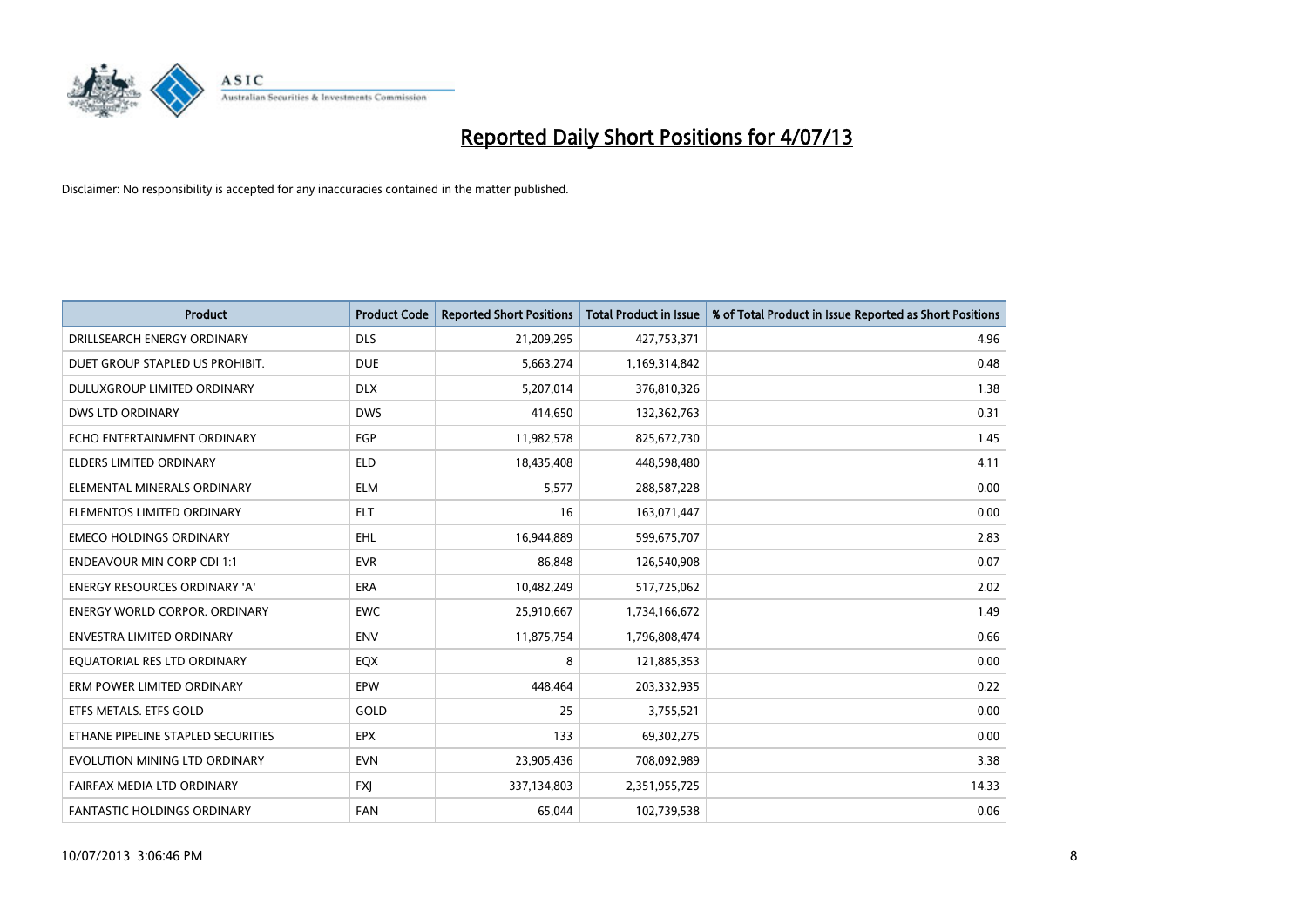

| <b>Product</b>                         | <b>Product Code</b> | <b>Reported Short Positions</b> | <b>Total Product in Issue</b> | % of Total Product in Issue Reported as Short Positions |
|----------------------------------------|---------------------|---------------------------------|-------------------------------|---------------------------------------------------------|
| <b>FAR LTD ORDINARY</b>                | <b>FAR</b>          | 22,802,985                      | 2,499,846,742                 | 0.91                                                    |
| FEDERATION CNTRES ORD/UNIT STAPLED SEC | <b>FDC</b>          | 2,842,641                       | 1,427,641,565                 | 0.20                                                    |
| FINBAR GROUP LIMITED ORDINARY          | <b>FRI</b>          | 54,710                          | 218,006,169                   | 0.03                                                    |
| FKP PROPERTY GROUP STAPLED SECURITIES  | <b>FKP</b>          | 8,256,607                       | 321,578,705                   | 2.57                                                    |
| FLEETWOOD CORP ORDINARY                | <b>FWD</b>          | 2,689,200                       | 60,522,619                    | 4.44                                                    |
| FLETCHER BUILDING ORDINARY             | <b>FBU</b>          | 3,676,464                       | 686,096,427                   | 0.54                                                    |
| <b>FLEXIGROUP LIMITED ORDINARY</b>     | <b>FXL</b>          | 507,705                         | 301,655,394                   | 0.17                                                    |
| <b>FLIGHT CENTRE ORDINARY</b>          | <b>FLT</b>          | 12,301,487                      | 100,426,726                   | 12.25                                                   |
| FLINDERS MINES LTD ORDINARY            | <b>FMS</b>          | 4,011,411                       | 1,821,300,404                 | 0.22                                                    |
| <b>FOCUS MINERALS LTD ORDINARY</b>     | <b>FML</b>          | 29,633,161                      | 9,137,375,877                 | 0.32                                                    |
| FORGE GROUP LIMITED ORDINARY           | FGE                 | 1,215,816                       | 86,169,014                    | 1.41                                                    |
| <b>FORTESCUE METALS GRP ORDINARY</b>   | <b>FMG</b>          | 176,506,871                     | 3,113,798,659                 | 5.67                                                    |
| <b>G.U.D. HOLDINGS ORDINARY</b>        | GUD                 | 5,813,412                       | 71,341,319                    | 8.15                                                    |
| <b>G8 EDUCATION LIMITED ORDINARY</b>   | GEM                 | 2,655,436                       | 272,151,612                   | 0.98                                                    |
| <b>GALAXY RESOURCES ORDINARY</b>       | <b>GXY</b>          | 3,916,935                       | 584,355,501                   | 0.67                                                    |
| <b>GBST HOLDINGS ORDINARY</b>          | GBT                 | 4,000                           | 66,561,725                    | 0.01                                                    |
| <b>GENETIC TECHNOLOGIES ORDINARY</b>   | GTG                 | 165,000                         | 475,471,819                   | 0.03                                                    |
| <b>GEODYNAMICS LIMITED ORDINARY</b>    | GDY                 | 850                             | 406,452,608                   | 0.00                                                    |
| <b>GINDALBIE METALS LTD ORDINARY</b>   | <b>GBG</b>          | 54,123,839                      | 1,492,154,301                 | 3.63                                                    |
| <b>GOODMAN FIELDER. ORDINARY</b>       | GFF                 | 57,157,670                      | 1,955,559,207                 | 2.92                                                    |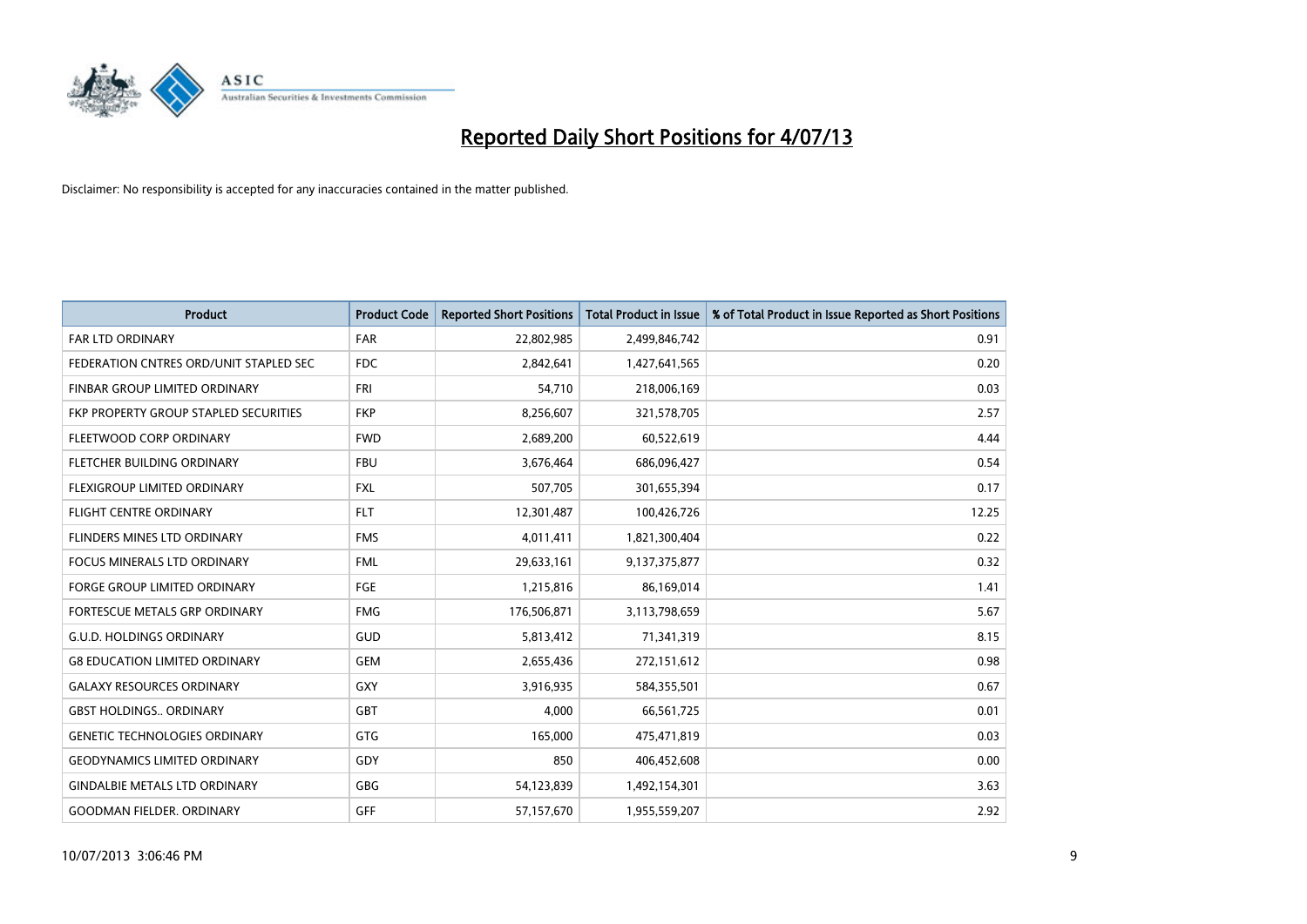

| Product                                          | <b>Product Code</b> | <b>Reported Short Positions</b> | <b>Total Product in Issue</b> | % of Total Product in Issue Reported as Short Positions |
|--------------------------------------------------|---------------------|---------------------------------|-------------------------------|---------------------------------------------------------|
| <b>GOODMAN GROUP STAPLED</b>                     | <b>GMG</b>          | 5,911,482                       | 1,713,233,947                 | 0.35                                                    |
| <b>GPT GROUP STAPLED SEC.</b>                    | <b>GPT</b>          | 3,635,037                       | 1,768,731,729                 | 0.21                                                    |
| <b>GRAINCORP LIMITED A CLASS ORDINARY</b>        | <b>GNC</b>          | 1,023,001                       | 228,855,628                   | 0.45                                                    |
| <b>GRANGE RESOURCES, ORDINARY</b>                | GRR                 | 6,051,295                       | 1,156,492,195                 | 0.52                                                    |
| <b>GREENLAND MIN EN LTD ORDINARY</b>             | GGG                 | 5,403,258                       | 571,975,263                   | 0.94                                                    |
| <b>GROWTHPOINT PROPERTY ORD/UNIT STAPLED SEC</b> | GOZ                 | 129,287                         | 402,830,366                   | 0.03                                                    |
| <b>GRYPHON MINERALS LTD ORDINARY</b>             | <b>GRY</b>          | 13,894,248                      | 400,464,983                   | 3.47                                                    |
| <b>GUILDFORD COAL LTD ORDINARY</b>               | <b>GUF</b>          | 629,307                         | 635,046,899                   | 0.10                                                    |
| <b>GUNNS LIMITED ORDINARY</b>                    | <b>GNS</b>          | 51,772,667                      | 848,401,559                   | 6.10                                                    |
| <b>GWA GROUP LTD ORDINARY</b>                    | <b>GWA</b>          | 13,479,870                      | 306,533,770                   | 4.40                                                    |
| HARVEY NORMAN ORDINARY                           | <b>HVN</b>          | 86,315,339                      | 1,062,316,784                 | 8.13                                                    |
| HASTIE GROUP LIMITED ORDINARY                    | <b>HST</b>          | 5,000                           | 137,353,504                   | 0.00                                                    |
| <b>HENDERSON GROUP CDI 1:1</b>                   | <b>HGG</b>          | 1,762,534                       | 745,141,989                   | 0.24                                                    |
| HEA HOLDINGS LIMITED ORDINARY                    | <b>HFA</b>          | 3,809                           | 117,332,831                   | 0.00                                                    |
| HIGHLANDS PACIFIC ORDINARY                       | <b>HIG</b>          | $\mathbf{1}$                    | 789,344,774                   | 0.00                                                    |
| HILLGROVE RES LTD ORDINARY                       | <b>HGO</b>          | 1,644,834                       | 1,022,760,221                 | 0.16                                                    |
| HILLS HOLDINGS LTD ORDINARY                      | <b>HIL</b>          | 501,339                         | 246,500,444                   | 0.20                                                    |
| HORIZON OIL LIMITED ORDINARY                     | <b>HZN</b>          | 51,553,632                      | 1,135,266,515                 | 4.54                                                    |
| HOT CHILI LTD ORDINARY                           | <b>HCH</b>          | 41,359                          | 297,462,196                   | 0.01                                                    |
| <b>ICON ENERGY LIMITED ORDINARY</b>              | <b>ICN</b>          | 41,418                          | 533,391,210                   | 0.01                                                    |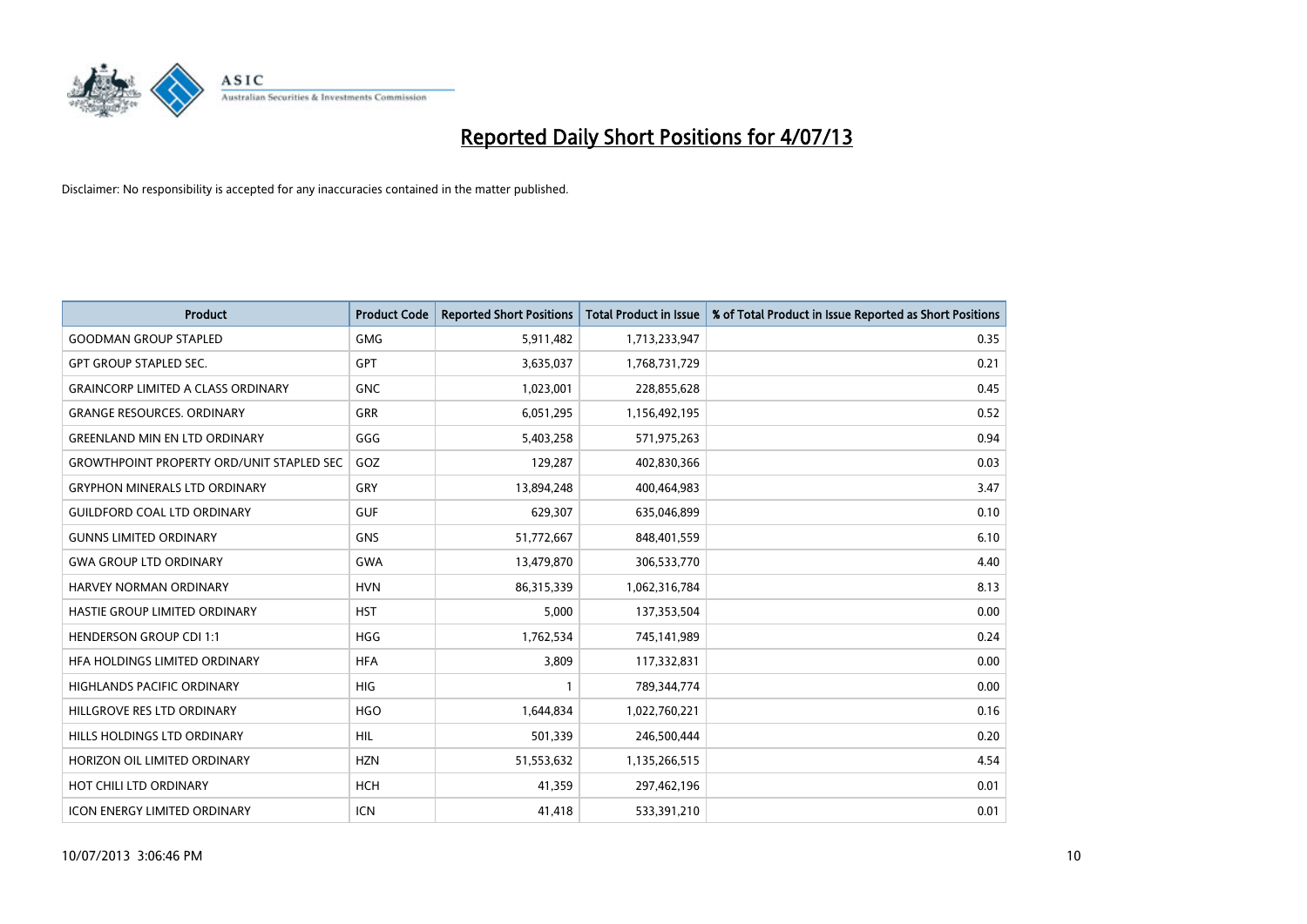

| <b>Product</b>                                | <b>Product Code</b> | <b>Reported Short Positions</b> | <b>Total Product in Issue</b> | % of Total Product in Issue Reported as Short Positions |
|-----------------------------------------------|---------------------|---------------------------------|-------------------------------|---------------------------------------------------------|
| <b>IINET LIMITED ORDINARY</b>                 | <b>IIN</b>          | 2,111,915                       | 161,238,847                   | 1.31                                                    |
| <b>ILUKA RESOURCES ORDINARY</b>               | ILU                 | 47,737,790                      | 418,700,517                   | 11.40                                                   |
| <b>IMDEX LIMITED ORDINARY</b>                 | <b>IMD</b>          | 5,423,899                       | 210,473,188                   | 2.58                                                    |
| IMF (AUSTRALIA) LTD ORDINARY                  | <b>IMF</b>          | 1,360,518                       | 123,201,716                   | 1.10                                                    |
| <b>INCITEC PIVOT ORDINARY</b>                 | IPL                 | 25,273,460                      | 1,628,730,107                 | 1.55                                                    |
| <b>INDEPENDENCE GROUP ORDINARY</b>            | <b>IGO</b>          | 6,348,854                       | 232,882,535                   | 2.73                                                    |
| <b>INDOPHIL RESOURCES ORDINARY</b>            | <b>IRN</b>          | 1,180,819                       | 1,203,146,194                 | 0.10                                                    |
| <b>INFIGEN ENERGY STAPLED SECURITIES</b>      | <b>IFN</b>          | 3,249,078                       | 762,265,972                   | 0.43                                                    |
| INOVA RESOURCES LTD ORDINARY                  | <b>IVA</b>          | 997,005                         | 726,565,560                   | 0.14                                                    |
| <b>INSURANCE AUSTRALIA ORDINARY</b>           | <b>IAG</b>          | 2,362,783                       | 2,079,034,021                 | 0.11                                                    |
| INTEGRATED RESEARCH ORDINARY                  | IRI                 | 69,782                          | 168,367,453                   | 0.04                                                    |
| <b>INTREPID MINES ORDINARY</b>                | IAU                 | 23,174,063                      | 555,950,595                   | 4.17                                                    |
| <b>INVESTA OFFICE FUND STAPLED SECURITIES</b> | <b>IOF</b>          | 1,612,186                       | 614,047,458                   | 0.26                                                    |
| <b>INVOCARE LIMITED ORDINARY</b>              | <b>IVC</b>          | 2,961,569                       | 110,030,298                   | 2.69                                                    |
| ION LIMITED ORDINARY                          | <b>ION</b>          | 164,453                         | 256,365,105                   | 0.06                                                    |
| <b>IOOF HOLDINGS LTD ORDINARY</b>             | IFL                 | 2,593,751                       | 232,118,034                   | 1.12                                                    |
| <b>IRESS LIMITED ORDINARY</b>                 | <b>IRE</b>          | 2,401,921                       | 129,585,246                   | 1.85                                                    |
| <b>IRON ORE HOLDINGS ORDINARY</b>             | <b>IOH</b>          | 26,197                          | 161,174,005                   | 0.02                                                    |
| <b>ISELECT LTD ORDINARY</b>                   | <b>ISU</b>          | 879,643                         | 259,064,894                   | 0.34                                                    |
| ISHS MSCI JAPAN ETF CDI 1:1                   | IJР                 | 7,644                           | 822,000,000                   | 0.00                                                    |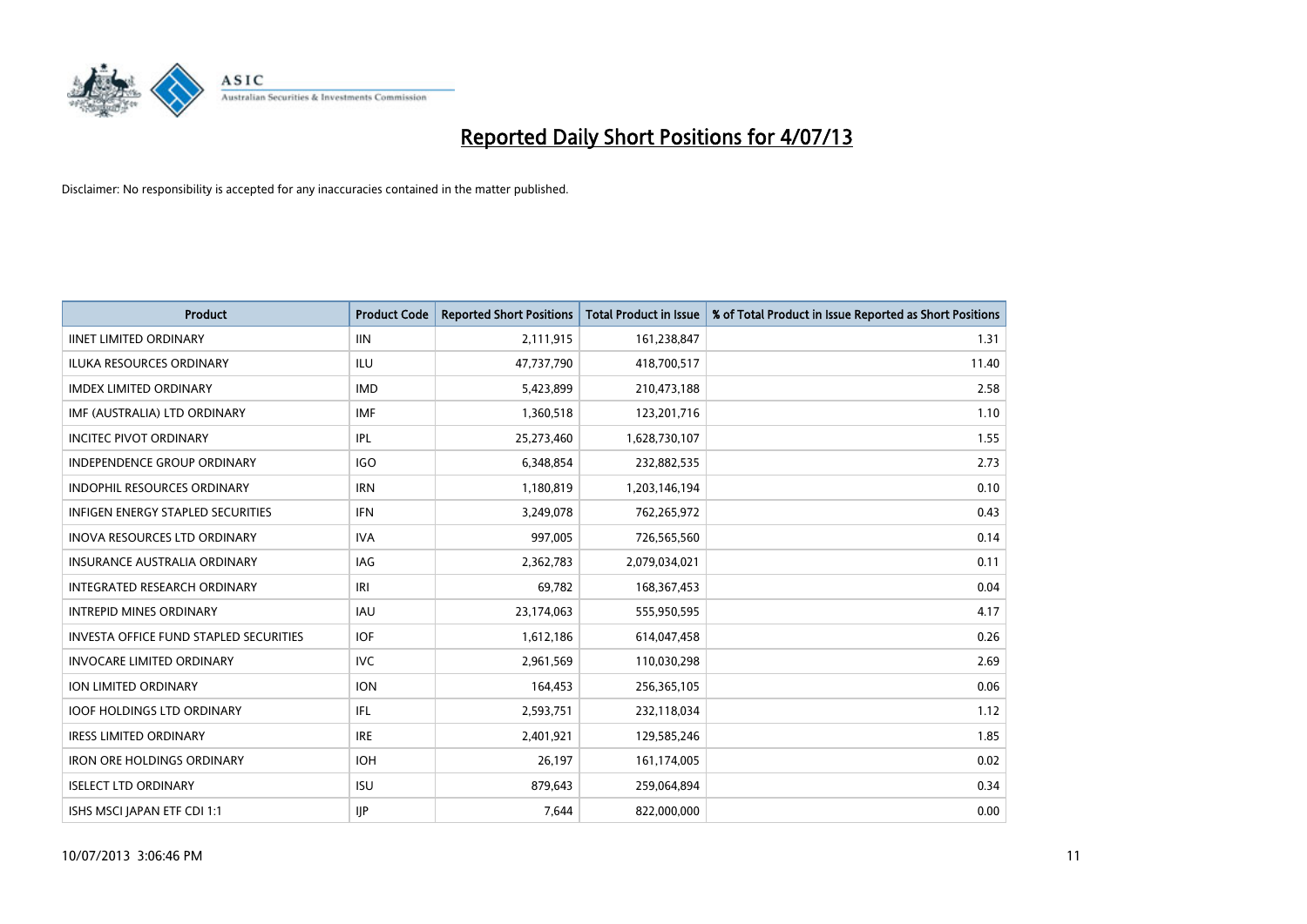

| <b>Product</b>                                  | <b>Product Code</b> | <b>Reported Short Positions</b> | <b>Total Product in Issue</b> | % of Total Product in Issue Reported as Short Positions |
|-------------------------------------------------|---------------------|---------------------------------|-------------------------------|---------------------------------------------------------|
| <b>JAMES HARDIE INDUST CHESS DEPOSITARY INT</b> | <b>IHX</b>          | 4,426,906                       | 442,091,547                   | 1.00                                                    |
| <b>JB HI-FI LIMITED ORDINARY</b>                | <b>JBH</b>          | 16,831,856                      | 98,947,309                    | 17.01                                                   |
| <b>JUPITER MINES ORDINARY</b>                   | <b>IMS</b>          | 9,874                           | 2,281,835,383                 | 0.00                                                    |
| <b>KAGARA LTD ORDINARY</b>                      | <b>KZL</b>          | 3,414,990                       | 798,953,117                   | 0.43                                                    |
| KAROON GAS AUSTRALIA ORDINARY                   | <b>KAR</b>          | 3,315,674                       | 221,420,769                   | 1.50                                                    |
| KATHMANDU HOLD LTD ORDINARY                     | <b>KMD</b>          | 756,757                         | 200,215,894                   | 0.38                                                    |
| <b>KBL MINING LIMITED ORDINARY</b>              | <b>KBL</b>          | 1,820                           | 293,535,629                   | 0.00                                                    |
| KINGSGATE CONSOLID. ORDINARY                    | <b>KCN</b>          | 6,143,182                       | 152,191,905                   | 4.04                                                    |
| KINGSROSE MINING LTD ORDINARY                   | <b>KRM</b>          | 312,192                         | 291,959,871                   | 0.11                                                    |
| LEIGHTON HOLDINGS ORDINARY                      | LEI                 | 19,050,887                      | 337,235,188                   | 5.65                                                    |
| LEND LEASE GROUP UNIT/ORD STAPLED               | LLC                 | 2,745,057                       | 575,508,314                   | 0.48                                                    |
| LINC ENERGY LTD ORDINARY                        | <b>LNC</b>          | 16,340,667                      | 518,687,562                   | 3.15                                                    |
| LION SELECTION GRP ORDINARY                     | <b>LSX</b>          | 36                              | 95,420,099                    | 0.00                                                    |
| LOGICAMMS LIMITED ORDINARY                      | <b>LCM</b>          | 4,494                           | 71,178,179                    | 0.01                                                    |
| LYCOPODIUM LIMITED ORDINARY                     | <b>LYL</b>          | 11,370                          | 38,955,103                    | 0.03                                                    |
| LYNAS CORPORATION ORDINARY                      | <b>LYC</b>          | 215,056,671                     | 1,960,801,292                 | 10.97                                                   |
| M2 TELECOMMUNICATION ORDINARY                   | <b>MTU</b>          | 6,272,489                       | 178,430,693                   | 3.52                                                    |
| <b>MACA LIMITED ORDINARY</b>                    | <b>MLD</b>          | 172,225                         | 172,500,000                   | 0.10                                                    |
| <b>MACMAHON HOLDINGS ORDINARY</b>               | <b>MAH</b>          | 7,593,852                       | 1,261,699,966                 | 0.60                                                    |
| MACPHERSONS RESOURCE ORDINARY                   | <b>MRP</b>          | 1,500,000                       | 249,359,110                   | 0.60                                                    |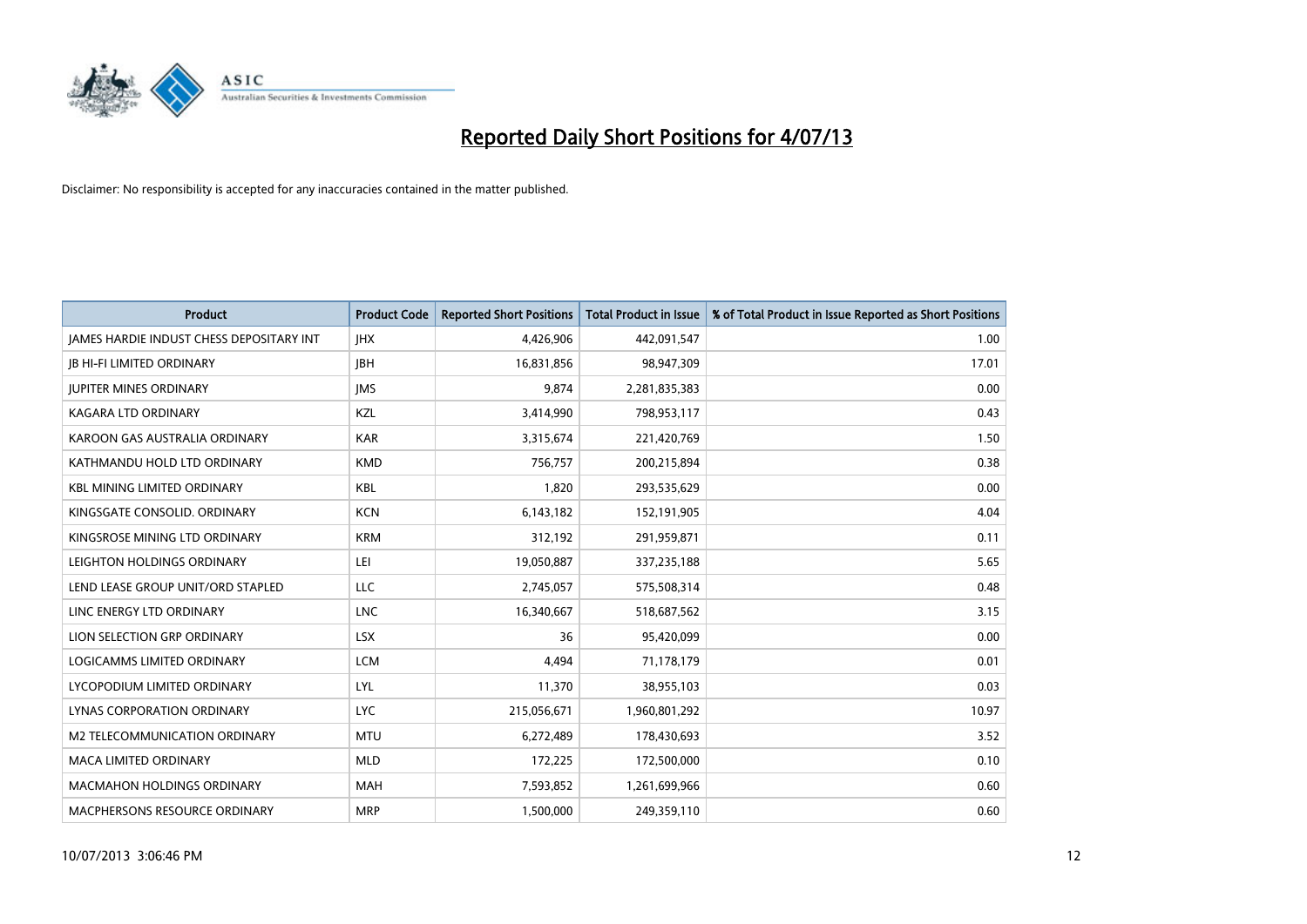

| <b>Product</b>                        | <b>Product Code</b> | <b>Reported Short Positions</b> | <b>Total Product in Issue</b> | % of Total Product in Issue Reported as Short Positions |
|---------------------------------------|---------------------|---------------------------------|-------------------------------|---------------------------------------------------------|
| MACO ATLAS ROADS GRP ORDINARY STAPLED | <b>MQA</b>          | 19,095,082                      | 478,531,436                   | 3.99                                                    |
| MACQUARIE GROUP LTD ORDINARY          | <b>MOG</b>          | 2,710,065                       | 339,816,303                   | 0.80                                                    |
| MAGELLAN FIN GRP LTD ORDINARY         | <b>MFG</b>          | 392,511                         | 152,782,876                   | 0.26                                                    |
| <b>MATRIX C &amp; E LTD ORDINARY</b>  | <b>MCE</b>          | 3,205,302                       | 94,555,428                    | 3.39                                                    |
| <b>MAVERICK DRILLING ORDINARY</b>     | <b>MAD</b>          | 8,704,391                       | 452,726,751                   | 1.92                                                    |
| <b>MAXITRANS INDUSTRIES ORDINARY</b>  | <b>MXI</b>          | 25,731                          | 183,993,392                   | 0.01                                                    |
| MAYNE PHARMA LTD ORDINARY             | <b>MYX</b>          | 77,933                          | 563,459,968                   | 0.01                                                    |
| MCMILLAN SHAKESPEARE ORDINARY         | <b>MMS</b>          | 1,096,868                       | 74,523,965                    | 1.47                                                    |
| <b>MCPHERSON'S LTD ORDINARY</b>       | <b>MCP</b>          | 33,699                          | 89,294,198                    | 0.04                                                    |
| MEDUSA MINING LTD ORDINARY            | <b>MML</b>          | 1,890,118                       | 188,903,911                   | 1.00                                                    |
| MEO AUSTRALIA LTD ORDINARY            | <b>MEO</b>          | 19,345                          | 627,264,587                   | 0.00                                                    |
| <b>MERMAID MARINE ORDINARY</b>        | <b>MRM</b>          | 1,031,149                       | 228,166,230                   | 0.45                                                    |
| MESOBLAST LIMITED ORDINARY            | <b>MSB</b>          | 7,567,967                       | 315,423,901                   | 2.40                                                    |
| METALS X LIMITED ORDINARY             | <b>MLX</b>          | 223,655                         | 1,651,766,110                 | 0.01                                                    |
| METCASH LIMITED ORDINARY              | <b>MTS</b>          | 89,230,528                      | 880,704,786                   | 10.13                                                   |
| MICLYN EXP OFFSHR ORDINARY            | <b>MIO</b>          | 738,615                         | 281,538,972                   | 0.26                                                    |
| MIGHTY RIVER POWER ORDINARY           | <b>MYT</b>          | 201,246                         | 1,400,000,094                 | 0.01                                                    |
| MILLENNIUM MIN LTD ORDINARY           | <b>MOY</b>          | 1,000,000                       | 4,372,781,946                 | 0.02                                                    |
| MINCOR RESOURCES NL ORDINARY          | <b>MCR</b>          | 2,667,271                       | 188,208,274                   | 1.42                                                    |
| MINERAL DEPOSITS ORDINARY             | <b>MDL</b>          | 3,249,207                       | 83,538,786                    | 3.89                                                    |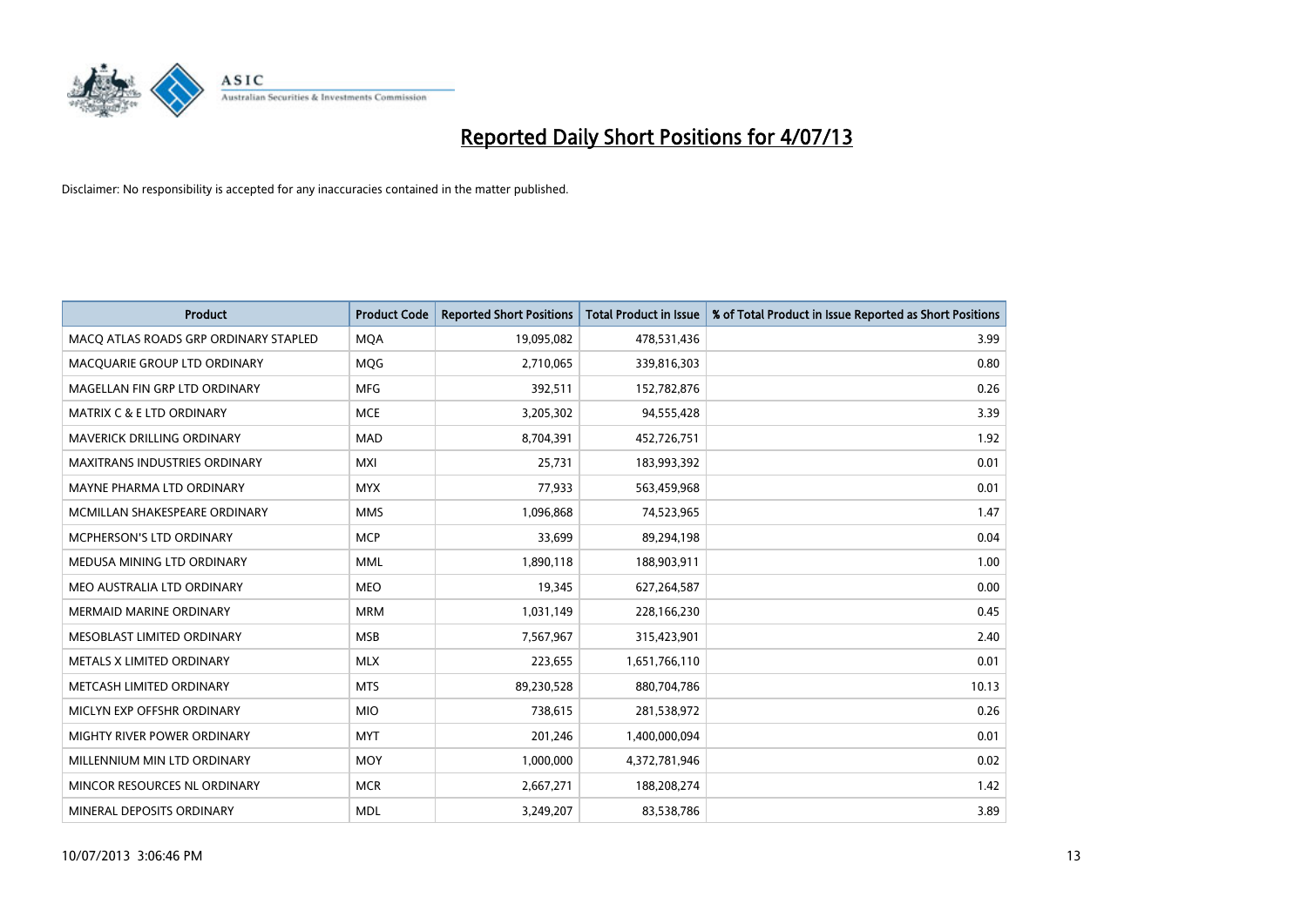

| <b>Product</b>                     | <b>Product Code</b> | <b>Reported Short Positions</b> | <b>Total Product in Issue</b> | % of Total Product in Issue Reported as Short Positions |
|------------------------------------|---------------------|---------------------------------|-------------------------------|---------------------------------------------------------|
| MINERAL RESOURCES, ORDINARY        | <b>MIN</b>          | 9,504,565                       | 185,987,992                   | 5.11                                                    |
| MIRABELA NICKEL LTD ORDINARY       | <b>MBN</b>          | 16,171,898                      | 876,801,147                   | 1.84                                                    |
| MIRVAC GROUP STAPLED SECURITIES    | <b>MGR</b>          | 10,183,707                      | 3,664,938,678                 | 0.28                                                    |
| MOLOPO ENERGY LTD ORDINARY         | <b>MPO</b>          | 642,199                         | 246,399,543                   | 0.26                                                    |
| <b>MONADELPHOUS GROUP ORDINARY</b> | <b>MND</b>          | 11,047,752                      | 90,940,258                    | 12.15                                                   |
| MORTGAGE CHOICE LTD ORDINARY       | <b>MOC</b>          | 1,467,480                       | 123,431,282                   | 1.19                                                    |
| <b>MOUNT GIBSON IRON ORDINARY</b>  | <b>MGX</b>          | 20,631,324                      | 1,090,584,232                 | 1.89                                                    |
| MULTIPLEX SITES SITES              | <b>MXUPA</b>        | 1,035                           | 4,500,000                     | 0.02                                                    |
| MURCHISON METALS LTD ORDINARY      | <b>MMX</b>          | 3,363,171                       | 450,497,346                   | 0.75                                                    |
| MYER HOLDINGS LTD ORDINARY         | <b>MYR</b>          | 85,324,003                      | 583,594,551                   | 14.62                                                   |
| NATIONAL AUST. BANK ORDINARY       | <b>NAB</b>          | 8,211,989                       | 2,343,067,725                 | 0.35                                                    |
| NAVITAS LIMITED ORDINARY           | <b>NVT</b>          | 12,211,833                      | 375,367,918                   | 3.25                                                    |
| NEON ENERGY LIMITED ORDINARY       | <b>NEN</b>          | 1,923,400                       | 549,937,848                   | 0.35                                                    |
| NEW HOPE CORPORATION ORDINARY      | <b>NHC</b>          | 1,927,029                       | 830,563,352                   | 0.23                                                    |
| NEW STANDARD ENERGY ORDINARY       | <b>NSE</b>          | 355,504                         | 305,331,847                   | 0.12                                                    |
| NEWCREST MINING ORDINARY           | <b>NCM</b>          | 5,372,890                       | 766,510,971                   | 0.70                                                    |
| NEWS CORP. A NON-VOTING CDI        | <b>NNCLV</b>        | 3,244,743                       | 11,158,110                    | 29.08                                                   |
| NEWS CORP. B VOTING CDI            | <b>NNC</b>          | 211,116                         | 51,663,447                    | 0.41                                                    |
| NEXTDC LIMITED ORDINARY            | <b>NXT</b>          | 6,233,141                       | 173,673,716                   | 3.59                                                    |
| NEXUS ENERGY LIMITED ORDINARY      | <b>NXS</b>          | 12,811,044                      | 1,330,219,459                 | 0.96                                                    |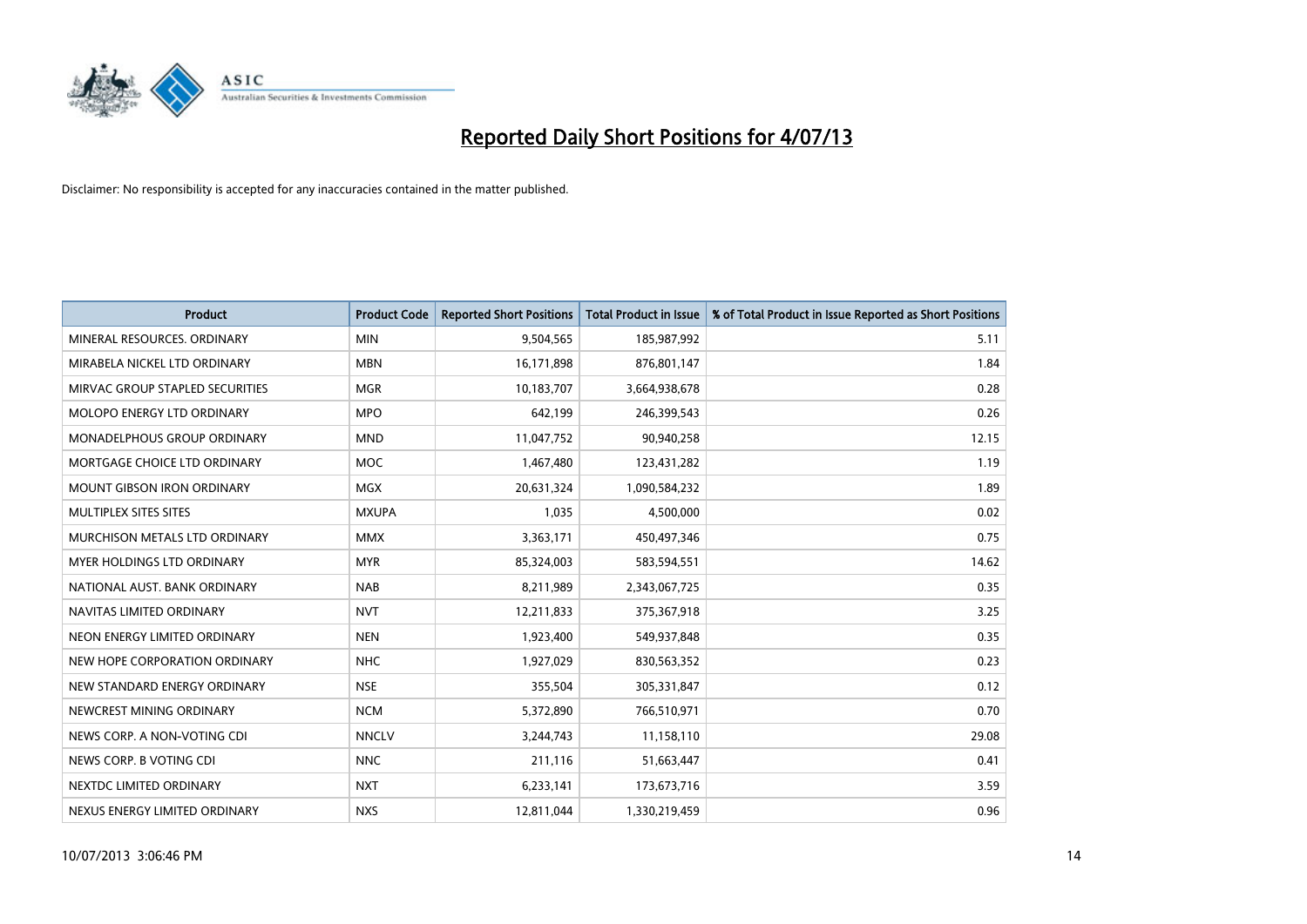

| <b>Product</b>                        | <b>Product Code</b> | <b>Reported Short Positions</b> | <b>Total Product in Issue</b> | % of Total Product in Issue Reported as Short Positions |
|---------------------------------------|---------------------|---------------------------------|-------------------------------|---------------------------------------------------------|
| NIB HOLDINGS LIMITED ORDINARY         | <b>NHF</b>          | 683,981                         | 439,004,182                   | 0.16                                                    |
| NIDO PETROLEUM ORDINARY               | <b>NDO</b>          | 42,500                          | 2,046,650,968                 | 0.00                                                    |
| NOBLE MINERAL RES ORDINARY            | <b>NMG</b>          | 2,365,726                       | 666,397,952                   | 0.36                                                    |
| NORFOLK GROUP ORDINARY                | <b>NFK</b>          | 400,051                         | 161,999,196                   | 0.25                                                    |
| NORTHERN IRON LTD ORDINARY            | <b>NFE</b>          | 1,617,501                       | 484,405,314                   | 0.33                                                    |
| NORTHERN STAR ORDINARY                | <b>NST</b>          | 8,131,378                       | 424,279,762                   | 1.92                                                    |
| NRW HOLDINGS LIMITED ORDINARY         | <b>NWH</b>          | 26,264,089                      | 278,888,011                   | 9.42                                                    |
| NUCOAL RESOURCES LTD ORDINARY         | <b>NCR</b>          | 90,001                          | 768,612,354                   | 0.01                                                    |
| NUFARM LIMITED ORDINARY               | <b>NUF</b>          | 15,731,643                      | 262,954,040                   | 5.98                                                    |
| OCEANAGOLD CORP. CHESS DEPOSITARY INT | <b>OGC</b>          | 2,441,131                       | 293,574,586                   | 0.83                                                    |
| OIL SEARCH LTD ORDINARY               | OSH                 | 9,420,981                       | 1,340,018,530                 | 0.70                                                    |
| OM HOLDINGS LIMITED ORDINARY          | OMH                 | 3,249,618                       | 733,423,337                   | 0.44                                                    |
| ORICA LIMITED ORDINARY                | ORI                 | 9,317,198                       | 368,203,632                   | 2.53                                                    |
| ORIGIN ENERGY ORDINARY                | ORG                 | 16,479,518                      | 1,097,961,871                 | 1.50                                                    |
| OROCOBRE LIMITED ORDINARY             | <b>ORE</b>          | 650,727                         | 117,745,140                   | 0.55                                                    |
| OROTONGROUP LIMITED ORDINARY          | ORL                 | 325,584                         | 40,880,902                    | 0.80                                                    |
| ORPHEUS ENERGY LTD ORDINARY           | <b>OEG</b>          | 67,200                          | 130,475,919                   | 0.05                                                    |
| OZ MINERALS ORDINARY                  | OZL                 | 10,072,559                      | 303,470,022                   | 3.32                                                    |
| <b>PACIFIC BRANDS ORDINARY</b>        | <b>PBG</b>          | 12,784,850                      | 912,915,695                   | 1.40                                                    |
| PALADIN ENERGY LTD ORDINARY           | <b>PDN</b>          | 108,664,786                     | 837,187,808                   | 12.98                                                   |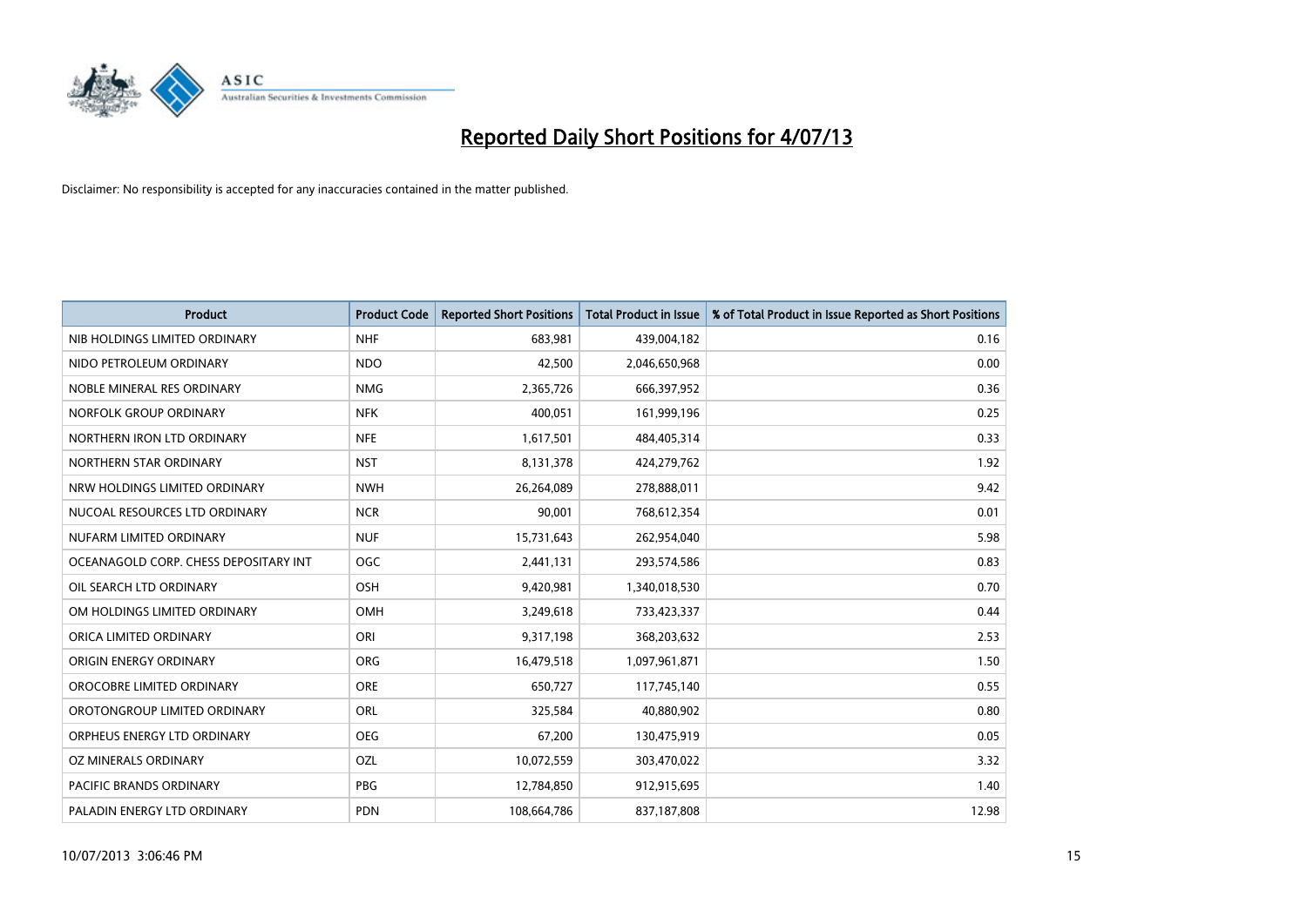

| <b>Product</b>               | <b>Product Code</b> | <b>Reported Short Positions</b> | <b>Total Product in Issue</b> | % of Total Product in Issue Reported as Short Positions |
|------------------------------|---------------------|---------------------------------|-------------------------------|---------------------------------------------------------|
| PANAUST LIMITED ORDINARY     | <b>PNA</b>          | 7,849,954                       | 619,084,930                   | 1.27                                                    |
| PANORAMIC RESOURCES ORDINARY | PAN                 | 862,911                         | 260,676,416                   | 0.33                                                    |
| PAPERLINX LIMITED ORDINARY   | <b>PPX</b>          | 48,006                          | 609,280,761                   | 0.01                                                    |
| PAPILLON RES LTD ORDINARY    | <b>PIR</b>          | 8,679,938                       | 337,544,210                   | 2.57                                                    |
| PATTIES FOODS LTD ORDINARY   | PFL                 | 9,046                           | 139,065,639                   | 0.01                                                    |
| PEET LIMITED ORDINARY        | <b>PPC</b>          | 3,687,593                       | 431,986,887                   | 0.85                                                    |
| PERILYA LIMITED ORDINARY     | <b>PEM</b>          | 21,528                          | 769,316,426                   | 0.00                                                    |
| PERPETUAL LIMITED ORDINARY   | PPT                 | 2,149,099                       | 41,980,678                    | 5.12                                                    |
| PERSEUS MINING LTD ORDINARY  | PRU                 | 12,222,057                      | 457,962,088                   | 2.67                                                    |
| PHARMAXIS LTD ORDINARY       | <b>PXS</b>          | 7,464,074                       | 308,543,389                   | 2.42                                                    |
| PHOSPHAGENICS LTD. ORDINARY  | POH                 | 274,058                         | 1,020,465,957                 | 0.03                                                    |
| PLATINUM ASSET ORDINARY      | <b>PTM</b>          | 4,254,327                       | 578,145,695                   | 0.74                                                    |
| PLATINUM AUSTRALIA ORDINARY  | <b>PLA</b>          | 836,127                         | 504,968,043                   | 0.17                                                    |
| PMI GOLD CORP CDI 1:1        | <b>PVM</b>          | 232,274                         | 155,308,266                   | 0.15                                                    |
| PMP LIMITED ORDINARY         | <b>PMP</b>          | 28,840                          | 323,781,124                   | 0.01                                                    |
| PRANA BIOTECHNOLOGY ORDINARY | <b>PBT</b>          | 33,000                          | 381,610,426                   | 0.01                                                    |
| PREMIER INVESTMENTS ORDINARY | <b>PMV</b>          | 1,334,581                       | 155,260,478                   | 0.86                                                    |
| PRIMA BIOMED LTD ORDINARY    | <b>PRR</b>          | 343,262                         | 1,143,146,838                 | 0.03                                                    |
| PRIMARY HEALTH CARE ORDINARY | <b>PRY</b>          | 26,568,245                      | 503,921,941                   | 5.27                                                    |
| PRIMEAG AUSTRALIA ORDINARY   | PAG                 | 7,169                           | 266,394,444                   | 0.00                                                    |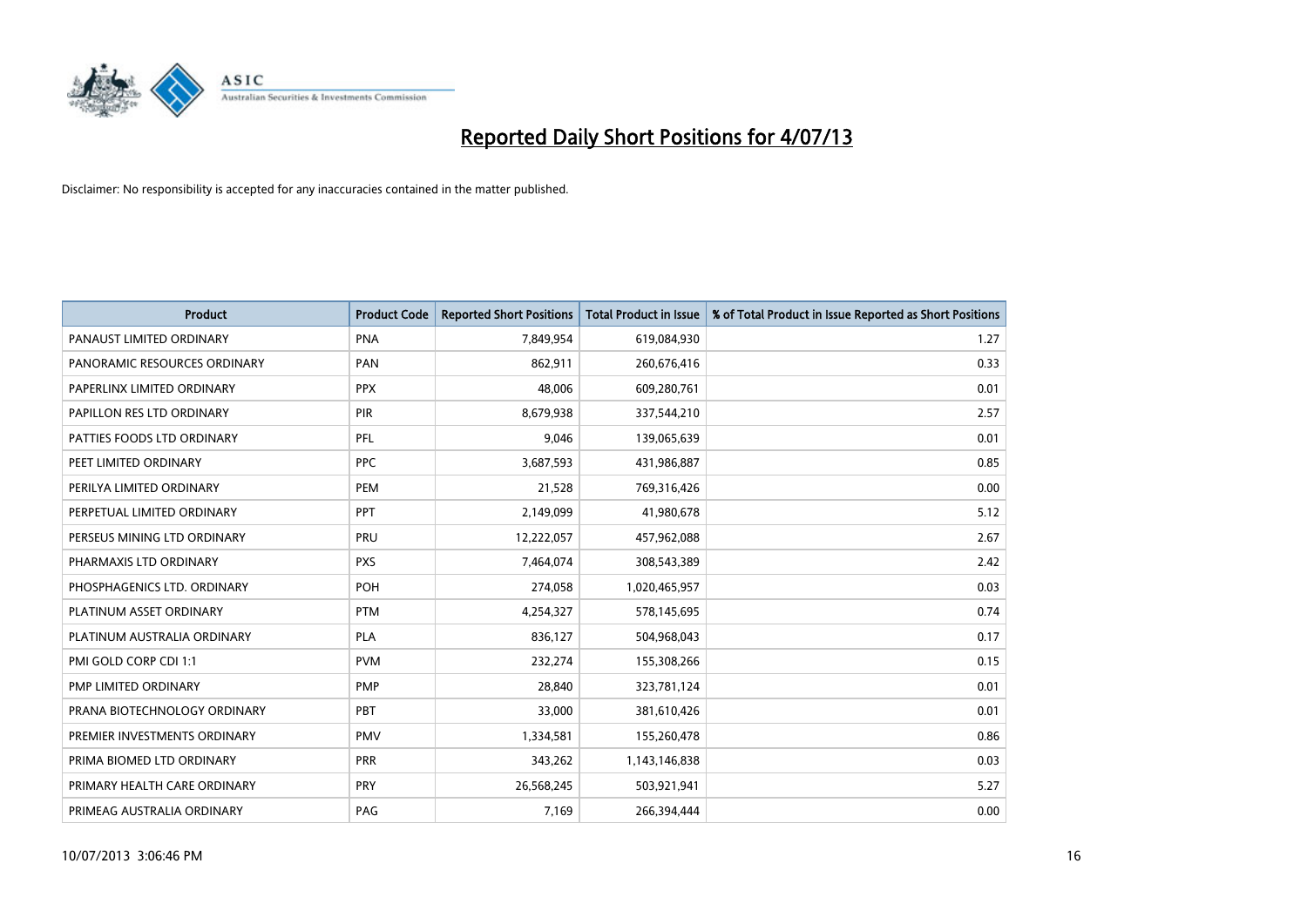

| <b>Product</b>                      | <b>Product Code</b> | <b>Reported Short Positions</b> | <b>Total Product in Issue</b> | % of Total Product in Issue Reported as Short Positions |
|-------------------------------------|---------------------|---------------------------------|-------------------------------|---------------------------------------------------------|
| PROGRAMMED ORDINARY                 | <b>PRG</b>          | 527,853                         | 118,179,696                   | 0.45                                                    |
| <b>QANTAS AIRWAYS ORDINARY</b>      | QAN                 | 27,463,307                      | 2,241,745,788                 | 1.23                                                    |
| <b>OBE INSURANCE GROUP ORDINARY</b> | <b>OBE</b>          | 31,673,113                      | 1,220,868,532                 | 2.59                                                    |
| ORXPHARMA LTD ORDINARY              | <b>QRX</b>          | 1,102,371                       | 144,785,606                   | 0.76                                                    |
| <b>QUBE HOLDINGS LTD ORDINARY</b>   | <b>QUB</b>          | 12,923,333                      | 928,965,547                   | 1.39                                                    |
| RAMELIUS RESOURCES ORDINARY         | <b>RMS</b>          | 3,443,306                       | 337,686,949                   | 1.02                                                    |
| RAMSAY HEALTH CARE ORDINARY         | <b>RHC</b>          | 1,944,817                       | 202,081,252                   | 0.96                                                    |
| RANGE RESOURCES LTD ORDINARY        | <b>RRS</b>          | 44,458                          | 2,853,862,345                 | 0.00                                                    |
| RCR TOMLINSON ORDINARY              | <b>RCR</b>          | 2,312,668                       | 132,431,265                   | 1.75                                                    |
| <b>REA GROUP ORDINARY</b>           | <b>REA</b>          | 888,715                         | 131,714,699                   | 0.67                                                    |
| RECKON LIMITED ORDINARY             | <b>RKN</b>          | 451,000                         | 129,488,015                   | 0.35                                                    |
| <b>RED 5 LIMITED ORDINARY</b>       | <b>RED</b>          | 846,824                         | 135,488,008                   | 0.63                                                    |
| <b>RED FORK ENERGY ORDINARY</b>     | <b>RFE</b>          | 4,602,029                       | 388,551,719                   | 1.18                                                    |
| REDBANK ENERGY LTD ORDINARY         | AEJ                 | 13                              | 786,287                       | 0.00                                                    |
| REDFLEX HOLDINGS ORDINARY           | <b>RDF</b>          | 7,423                           | 110,762,310                   | 0.01                                                    |
| REECE AUSTRALIA LTD. ORDINARY       | <b>REH</b>          | 447                             | 99,600,000                    | 0.00                                                    |
| REGIS RESOURCES ORDINARY            | <b>RRL</b>          | 20,436,045                      | 475,870,804                   | 4.29                                                    |
| RESMED INC CDI 10:1                 | <b>RMD</b>          | 10,914,157                      | 1,556,242,300                 | 0.70                                                    |
| <b>RESOLUTE MINING ORDINARY</b>     | <b>RSG</b>          | 5,071,336                       | 640,994,224                   | 0.79                                                    |
| RESOURCE EQUIP LTD ORDINARY         | <b>RQL</b>          | 5,000                           | 248,990,471                   | 0.00                                                    |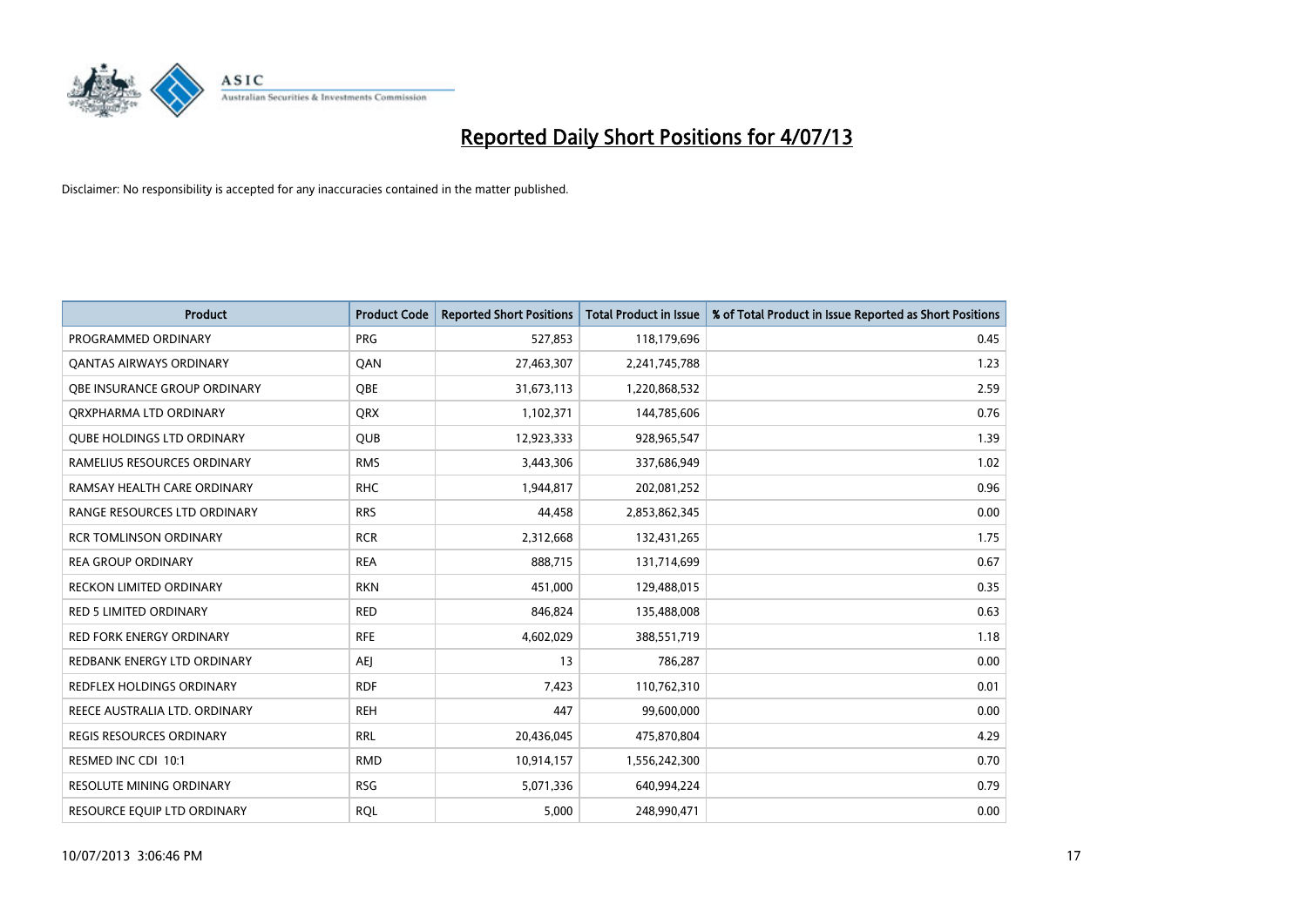

| <b>Product</b>                        | <b>Product Code</b> | <b>Reported Short Positions</b> | <b>Total Product in Issue</b> | % of Total Product in Issue Reported as Short Positions |
|---------------------------------------|---------------------|---------------------------------|-------------------------------|---------------------------------------------------------|
| <b>RESOURCE GENERATION ORDINARY</b>   | <b>RES</b>          | 170,074                         | 284,698,002                   | 0.06                                                    |
| RETAIL FOOD GROUP ORDINARY            | <b>RFG</b>          | 2,183,157                       | 130,277,856                   | 1.68                                                    |
| REX MINERALS LIMITED ORDINARY         | <b>RXM</b>          | 1,583,417                       | 188,907,284                   | 0.84                                                    |
| RHG LIMITED ORDINARY                  | <b>RHG</b>          | 1,087                           | 308,483,177                   | 0.00                                                    |
| <b>RIALTO ENERGY ORDINARY</b>         | <b>RIA</b>          | 41                              | 785,369,489                   | 0.00                                                    |
| <b>RIDLEY CORPORATION ORDINARY</b>    | <b>RIC</b>          | 959,940                         | 307,817,071                   | 0.31                                                    |
| RIO TINTO LIMITED ORDINARY            | <b>RIO</b>          | 5,298,453                       | 435,758,720                   | 1.22                                                    |
| ROBUST RESOURCES ORDINARY             | <b>ROL</b>          | 10,001                          | 88,139,423                    | 0.01                                                    |
| ROC OIL COMPANY ORDINARY              | <b>ROC</b>          | 1,932,685                       | 683,235,552                   | 0.28                                                    |
| SAI GLOBAL LIMITED ORDINARY           | SAI                 | 14,561,796                      | 209,440,120                   | 6.95                                                    |
| SALMAT LIMITED ORDINARY               | <b>SLM</b>          | 60,582                          | 159,812,799                   | 0.04                                                    |
| SANDFIRE RESOURCES ORDINARY           | <b>SFR</b>          | 3,820,402                       | 155,640,968                   | 2.45                                                    |
| SANTANA MINERALS LTD ORDINARY         | SMI                 | 488,716                         | 97,725,799                    | 0.50                                                    |
| SANTOS LTD ORDINARY                   | <b>STO</b>          | 4,788,883                       | 964,319,879                   | 0.50                                                    |
| SARACEN MINERAL ORDINARY              | <b>SAR</b>          | 19,548,442                      | 595,263,186                   | 3.28                                                    |
| SCA PROPERTY GROUP STAPLED SECURITIES | <b>SCP</b>          | 31,844,474                      | 642,417,140                   | 4.96                                                    |
| SEDGMAN LIMITED ORDINARY              | SDM                 | 747,376                         | 220,368,310                   | 0.34                                                    |
| SEEK LIMITED ORDINARY                 | <b>SEK</b>          | 21,086,039                      | 337,833,019                   | 6.24                                                    |
| SELECT HARVESTS ORDINARY              | SHV                 | 68,447                          | 57,462,851                    | 0.12                                                    |
| SENEX ENERGY LIMITED ORDINARY         | SXY                 | 12,821,193                      | 1,140,804,837                 | 1.12                                                    |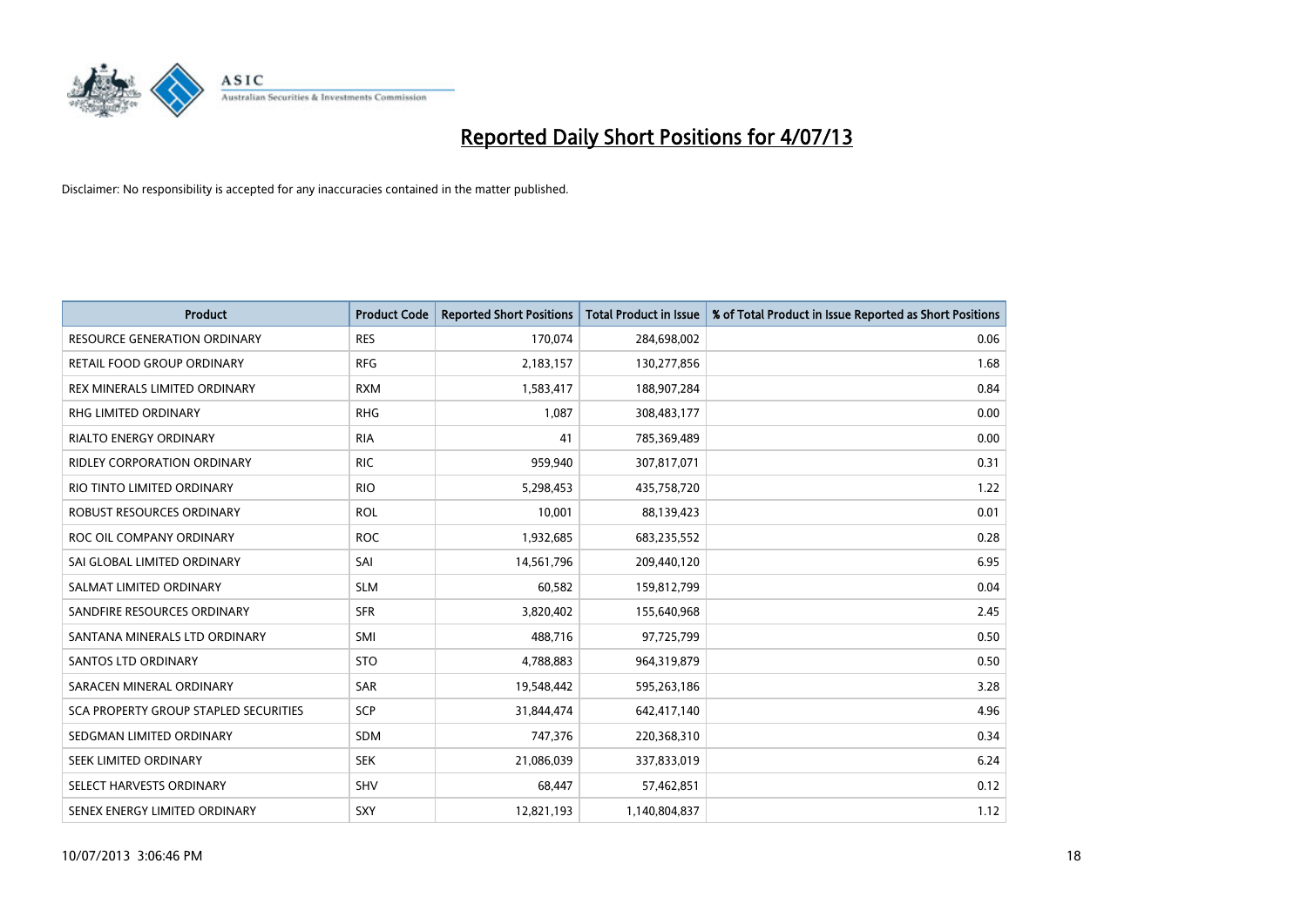

| <b>Product</b>                           | <b>Product Code</b> | <b>Reported Short Positions</b> | <b>Total Product in Issue</b> | % of Total Product in Issue Reported as Short Positions |
|------------------------------------------|---------------------|---------------------------------|-------------------------------|---------------------------------------------------------|
| SERVCORP LIMITED ORDINARY                | SRV                 | 691                             | 98,432,275                    | 0.00                                                    |
| SERVICE STREAM ORDINARY                  | <b>SSM</b>          | 477,216                         | 283,418,867                   | 0.17                                                    |
| SEVEN GROUP HOLDINGS ORDINARY            | <b>SVW</b>          | 3,852,985                       | 308,160,281                   | 1.25                                                    |
| SEVEN WEST MEDIA LTD ORDINARY            | <b>SWM</b>          | 5,114,824                       | 999,160,872                   | 0.51                                                    |
| SIGMA PHARMACEUTICAL ORDINARY            | <b>SIP</b>          | 6,732,271                       | 1,135,152,441                 | 0.59                                                    |
| SIHAYO GOLD LIMITED ORDINARY             | SIH                 | $\mathbf{1}$                    | 844,832,293                   | 0.00                                                    |
| SILEX SYSTEMS ORDINARY                   | <b>SLX</b>          | 1,997,573                       | 170,249,150                   | 1.17                                                    |
| SILVER CHEF LIMITED ORDINARY             | SIV                 | 36,643                          | 28,762,745                    | 0.13                                                    |
| SILVER LAKE RESOURCE ORDINARY            | <b>SLR</b>          | 9,204,997                       | 379,048,750                   | 2.43                                                    |
| SIMS METAL MGMT LTD ORDINARY             | SGM                 | 9,251,392                       | 204,309,387                   | 4.53                                                    |
| SINGAPORE TELECOMM. CHESS DEPOSITARY INT | SGT                 | 6,301,638                       | 190,396,091                   | 3.31                                                    |
| SIRIUS RESOURCES NL ORDINARY             | <b>SIR</b>          | 4,637,504                       | 224,870,167                   | 2.06                                                    |
| SIRTEX MEDICAL ORDINARY                  | <b>SRX</b>          | 493,081                         | 55,768,136                    | 0.88                                                    |
| SKILLED GROUP LTD ORDINARY               | <b>SKE</b>          | 3,855,256                       | 233,533,526                   | 1.65                                                    |
| SKYCITY ENT GRP LTD ORDINARY             | <b>SKC</b>          | 183,615                         | 576,958,340                   | 0.03                                                    |
| <b>SLATER &amp; GORDON ORDINARY</b>      | SGH                 | 652                             | 197,109,265                   | 0.00                                                    |
| SMS MANAGEMENT. ORDINARY                 | SMX                 | 2,047,663                       | 69,378,477                    | 2.95                                                    |
| SONIC HEALTHCARE ORDINARY                | <b>SHL</b>          | 9,404,614                       | 397,158,181                   | 2.37                                                    |
| SOUL PATTINSON (W.H) ORDINARY            | <b>SOL</b>          | 55,526                          | 239,395,320                   | 0.02                                                    |
| SOUTH BOULDER MINES ORDINARY             | <b>STB</b>          | 15,728                          | 127,952,826                   | 0.01                                                    |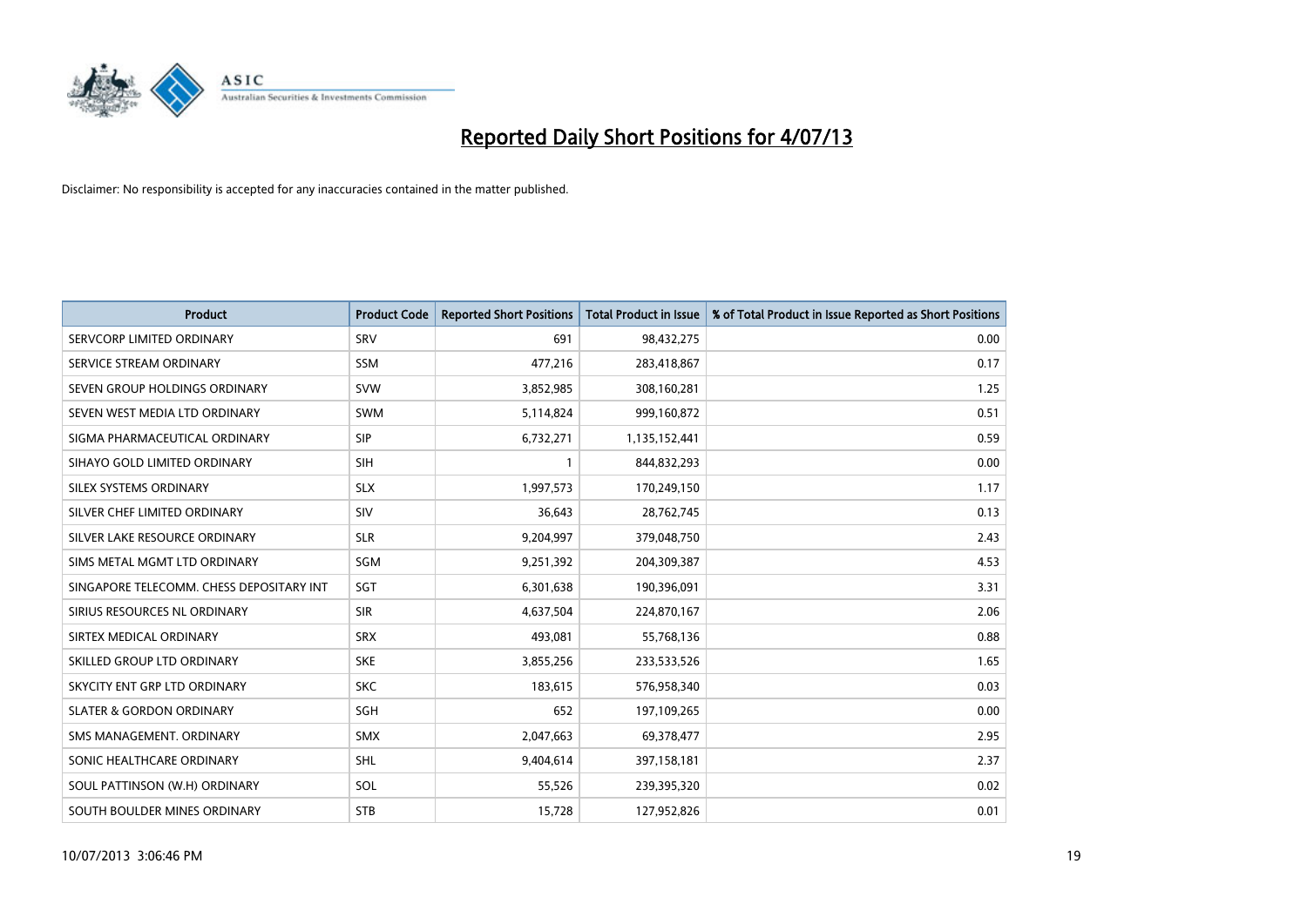

| <b>Product</b>                           | <b>Product Code</b> | <b>Reported Short Positions</b> | <b>Total Product in Issue</b> | % of Total Product in Issue Reported as Short Positions |
|------------------------------------------|---------------------|---------------------------------|-------------------------------|---------------------------------------------------------|
| SP AUSNET STAPLED SECURITIES             | SPN                 | 30,883,734                      | 3,376,325,523                 | 0.91                                                    |
| SPARK INFRASTRUCTURE STAPLED NOTE & UNIT | SKI                 | 53,946,410                      | 1,326,734,264                 | 4.07                                                    |
| SPDR 200 FUND ETF UNITS                  | <b>STW</b>          | 47,701                          | 47,051,346                    | 0.10                                                    |
| SPECIALTY FASHION ORDINARY               | <b>SFH</b>          | 1,504,548                       | 192,236,121                   | 0.78                                                    |
| ST BARBARA LIMITED ORDINARY              | <b>SBM</b>          | 24,674,526                      | 488,074,077                   | 5.06                                                    |
| STARPHARMA HOLDINGS ORDINARY             | SPL                 | 15,018,877                      | 283,814,948                   | 5.29                                                    |
| STHN CROSS MEDIA ORDINARY                | <b>SXL</b>          | 9,866,228                       | 704,858,524                   | 1.40                                                    |
| STOCKLAND UNITS/ORD STAPLED              | SGP                 | 11,527,612                      | 2,305,750,747                 | 0.50                                                    |
| STRAITS RES LTD. ORDINARY                | <b>SRO</b>          | 45,650                          | 1,164,150,159                 | 0.00                                                    |
| STW COMMUNICATIONS ORDINARY              | SGN                 | 1,269,151                       | 403,828,512                   | 0.31                                                    |
| SUNCORP GROUP LTD ORDINARY               | <b>SUN</b>          | 5,708,343                       | 1,286,600,980                 | 0.44                                                    |
| SUNDANCE ENERGY ORDINARY                 | <b>SEA</b>          | 1,184,015                       | 461,082,783                   | 0.26                                                    |
| SUNDANCE RESOURCES ORDINARY              | <b>SDL</b>          | 52,167,355                      | 3,072,110,985                 | 1.70                                                    |
| SUNLAND GROUP LTD ORDINARY               | <b>SDG</b>          | 18,391                          | 189,417,674                   | 0.01                                                    |
| SUPER RET REP LTD ORDINARY               | SUL                 | 1,101,841                       | 196,472,811                   | 0.56                                                    |
| SYD AIRPORT STAPLED US PROHIBIT.         | <b>SYD</b>          | 23,095,684                      | 1,861,210,782                 | 1.24                                                    |
| SYRAH RESOURCES ORDINARY                 | <b>SYR</b>          | 681,616                         | 147,867,623                   | 0.46                                                    |
| TABCORP HOLDINGS LTD ORDINARY            | <b>TAH</b>          | 18,646,958                      | 744,885,690                   | 2.50                                                    |
| TANAMI GOLD NL ORDINARY                  | <b>TAM</b>          | 41                              | 587,548,523                   | 0.00                                                    |
| TAP OIL LIMITED ORDINARY                 | <b>TAP</b>          | 645,358                         | 241,608,606                   | 0.27                                                    |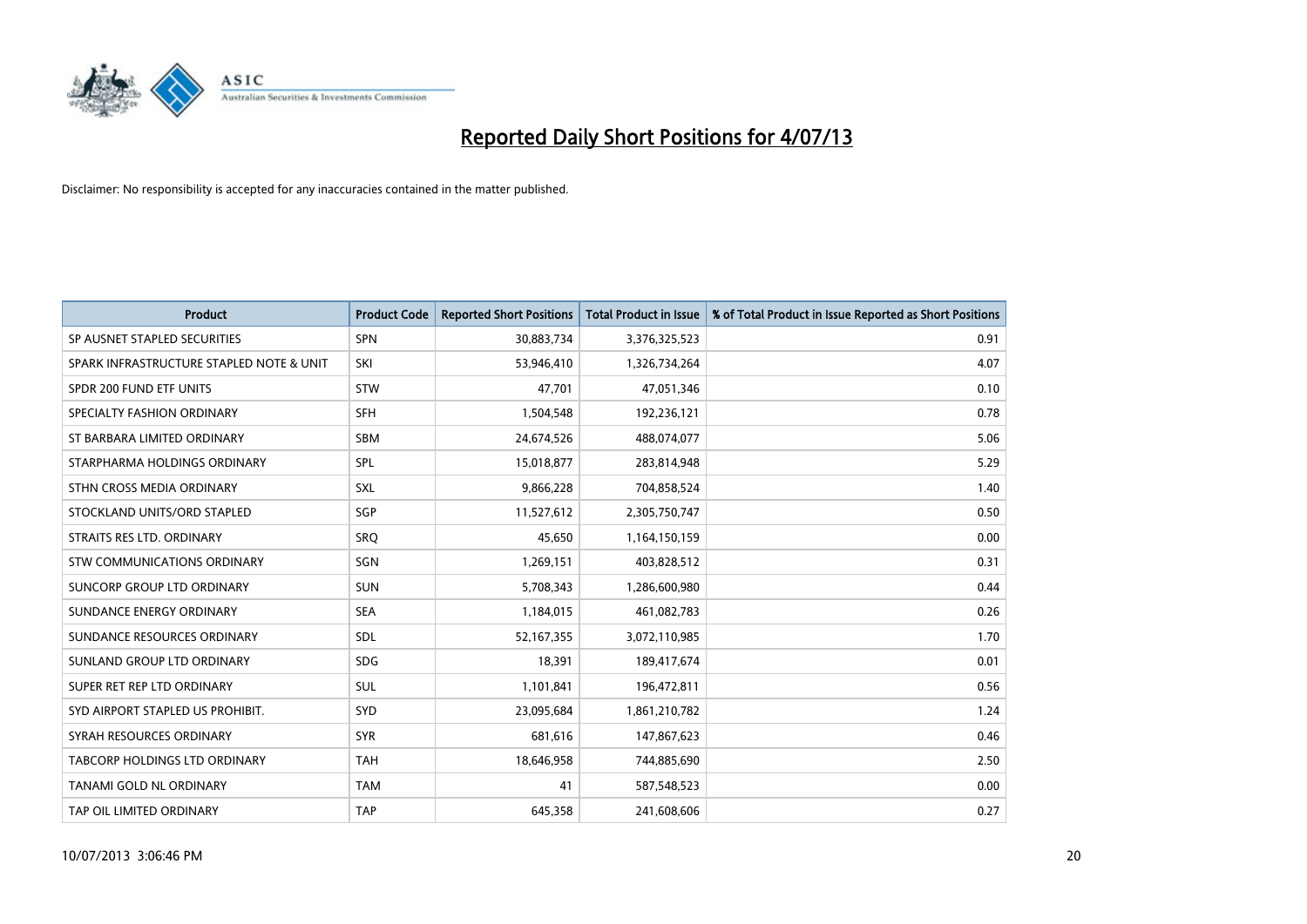

| <b>Product</b>                       | <b>Product Code</b> | <b>Reported Short Positions</b> | <b>Total Product in Issue</b> | % of Total Product in Issue Reported as Short Positions |
|--------------------------------------|---------------------|---------------------------------|-------------------------------|---------------------------------------------------------|
| TASSAL GROUP LIMITED ORDINARY        | <b>TGR</b>          | 333,596                         | 146,304,404                   | 0.23                                                    |
| TATTS GROUP LTD ORDINARY             | <b>TTS</b>          | 15,352,701                      | 1,402,708,406                 | 1.09                                                    |
| <b>TELECOM CORPORATION ORDINARY</b>  | <b>TEL</b>          | 12,102,692                      | 1,817,088,869                 | 0.67                                                    |
| TELSTRA CORPORATION. ORDINARY        | <b>TLS</b>          | 51,488,871                      | 12,443,074,357                | 0.41                                                    |
| TEN NETWORK HOLDINGS ORDINARY        | <b>TEN</b>          | 128,174,844                     | 2,586,970,845                 | 4.95                                                    |
| TERANGA GOLD CORP CDI 1:1            | <b>TGZ</b>          | 6,494                           | 133,275,603                   | 0.00                                                    |
| THE REJECT SHOP ORDINARY             | <b>TRS</b>          | 1,795,245                       | 28,808,248                    | 6.23                                                    |
| THE TRUST COMP LTD ORDINARY          | <b>TRU</b>          | 1,865                           | 33,657,334                    | 0.01                                                    |
| THORN GROUP LIMITED ORDINARY         | <b>TGA</b>          | 159,271                         | 147,712,799                   | 0.11                                                    |
| <b>TIGER RESOURCES ORDINARY</b>      | <b>TGS</b>          | 2,127,606                       | 674,770,269                   | 0.32                                                    |
| TOLL HOLDINGS LTD ORDINARY           | <b>TOL</b>          | 40,486,336                      | 717,133,875                   | 5.65                                                    |
| TOX FREE SOLUTIONS ORDINARY          | <b>TOX</b>          | 878,604                         | 132,519,859                   | 0.66                                                    |
| TPG TELECOM LIMITED ORDINARY         | <b>TPM</b>          | 966,747                         | 793,808,141                   | 0.12                                                    |
| <b>TRADE ME GROUP ORDINARY</b>       | <b>TME</b>          | 339,099                         | 396,017,568                   | 0.09                                                    |
| <b>TRANSFIELD SERVICES ORDINARY</b>  | <b>TSE</b>          | 26,860,927                      | 512,457,716                   | 5.24                                                    |
| TRANSPACIFIC INDUST. ORDINARY        | <b>TPI</b>          | 2,190,078                       | 1,578,563,490                 | 0.14                                                    |
| TRANSURBAN GROUP TRIPLE STAPLED SEC. | TCL                 | 2,929,169                       | 1,481,594,818                 | 0.20                                                    |
| TREASURY GROUP ORDINARY              | <b>TRG</b>          | 830                             | 23,070,755                    | 0.00                                                    |
| TREASURY WINE ESTATE ORDINARY        | <b>TWE</b>          | 17,358,468                      | 647,227,144                   | 2.68                                                    |
| TROY RESOURCES LTD ORDINARY          | <b>TRY</b>          | 6,564,191                       | 91,468,649                    | 7.18                                                    |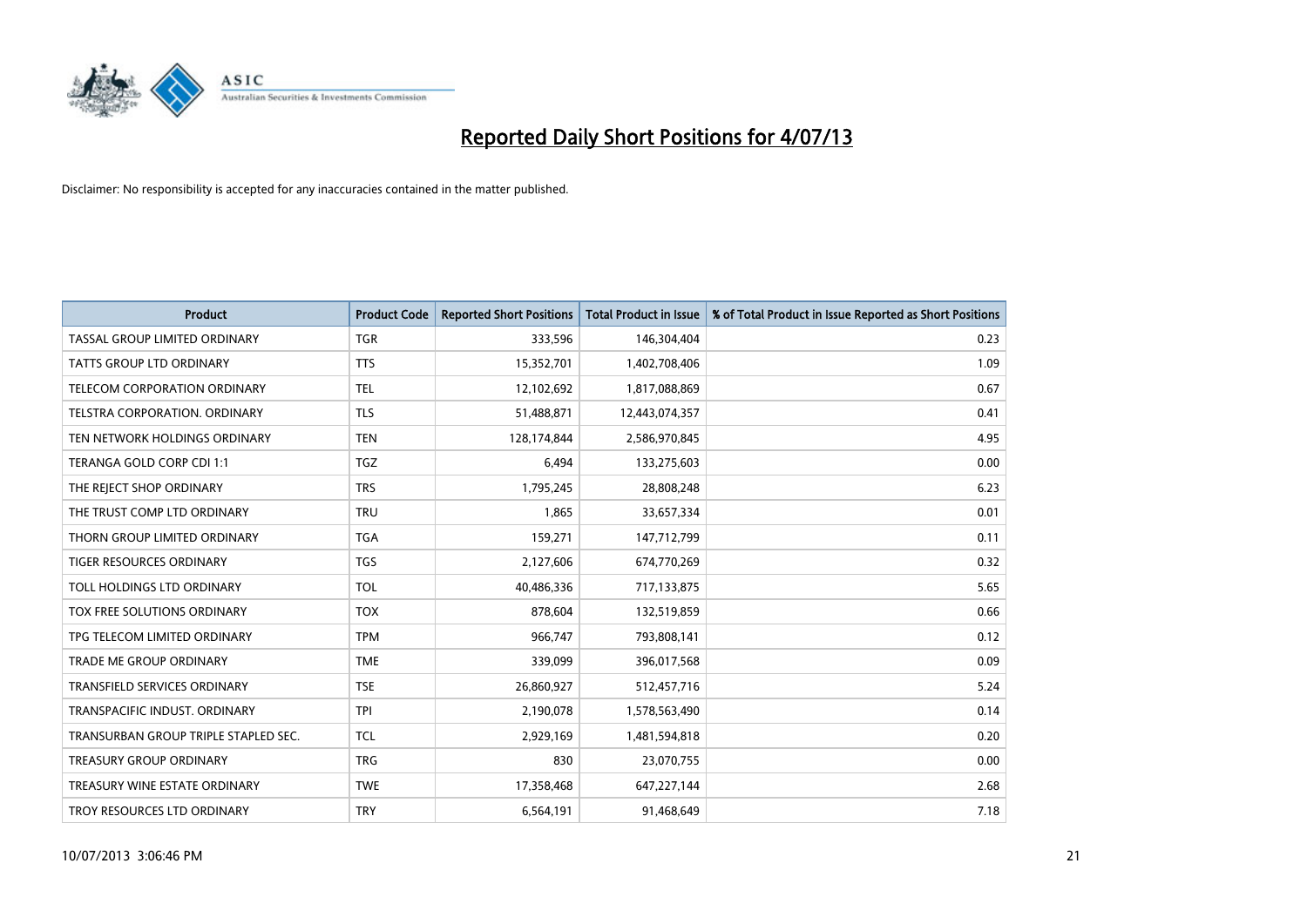

| <b>Product</b>                         | <b>Product Code</b> | <b>Reported Short Positions</b> | <b>Total Product in Issue</b> | % of Total Product in Issue Reported as Short Positions |
|----------------------------------------|---------------------|---------------------------------|-------------------------------|---------------------------------------------------------|
| TWENTY-FIRST FOX INC A NON-VOTING CDI  | <b>FOXLV</b>        | 2,184,271                       | 1,517,554,976                 | 0.14                                                    |
| TWENTY-FIRST FOX INC B VOTING CDI      | <b>FOX</b>          | 2,076,448                       | 798,520,953                   | 0.26                                                    |
| UGL LIMITED ORDINARY                   | UGL                 | 14,274,451                      | 166,511,240                   | 8.57                                                    |
| UNILIFE CORPORATION CDI 6:1            | <b>UNS</b>          | $\mathbf{1}$                    | 265,761,396                   | 0.00                                                    |
| <b>UXC LIMITED ORDINARY</b>            | <b>UXC</b>          | 345,932                         | 308,806,649                   | 0.11                                                    |
| <b>VILLAGE ROADSHOW LTD ORDINARY</b>   | <b>VRL</b>          | 37,611                          | 159,477,712                   | 0.02                                                    |
| <b>VIRGIN AUS HLDG LTD ORDINARY</b>    | <b>VAH</b>          | 83,248,428                      | 2,581,231,776                 | 3.23                                                    |
| <b>VIRTUS HEALTH LTD ORDINARY</b>      | <b>VRT</b>          | 327,389                         | 79,536,601                    | 0.41                                                    |
| <b>VOCUS COMMS LTD ORDINARY</b>        | <b>VOC</b>          | 75,274                          | 78,546,557                    | 0.10                                                    |
| WARRNAMBOOL CHEESE ORDINARY            | <b>WCB</b>          | 14,999                          | 55,246,173                    | 0.03                                                    |
| WATPAC LIMITED ORDINARY                | <b>WTP</b>          | 107,018                         | 184,332,526                   | 0.06                                                    |
| <b>WDS LIMITED ORDINARY</b>            | <b>WDS</b>          | $\overline{7}$                  | 144,740,614                   | 0.00                                                    |
| WEBJET LIMITED ORDINARY                | <b>WEB</b>          | 1,458,538                       | 79,397,959                    | 1.84                                                    |
| <b>WESFARMERS LIMITED ORDINARY</b>     | <b>WES</b>          | 23,789,071                      | 1,006,671,453                 | 2.36                                                    |
| WESFARMERS LIMITED PARTIALLY PROTECTED | <b>WESN</b>         | 55,927                          | 150,522,145                   | 0.04                                                    |
| <b>WESTERN AREAS LTD ORDINARY</b>      | <b>WSA</b>          | 19,646,358                      | 196,843,803                   | 9.98                                                    |
| WESTERN DESERT RES. ORDINARY           | <b>WDR</b>          | 2,081,073                       | 360,853,631                   | 0.58                                                    |
| WESTFIELD GROUP ORD/UNIT STAPLED SEC   | <b>WDC</b>          | 8,370,461                       | 2,194,138,450                 | 0.38                                                    |
| WESTFIELD RETAIL TST UNIT STAPLED      | <b>WRT</b>          | 7,553,797                       | 3,054,166,195                 | 0.25                                                    |
| WESTPAC BANKING CORP ORDINARY          | <b>WBC</b>          | 24,523,065                      | 3,103,729,084                 | 0.79                                                    |